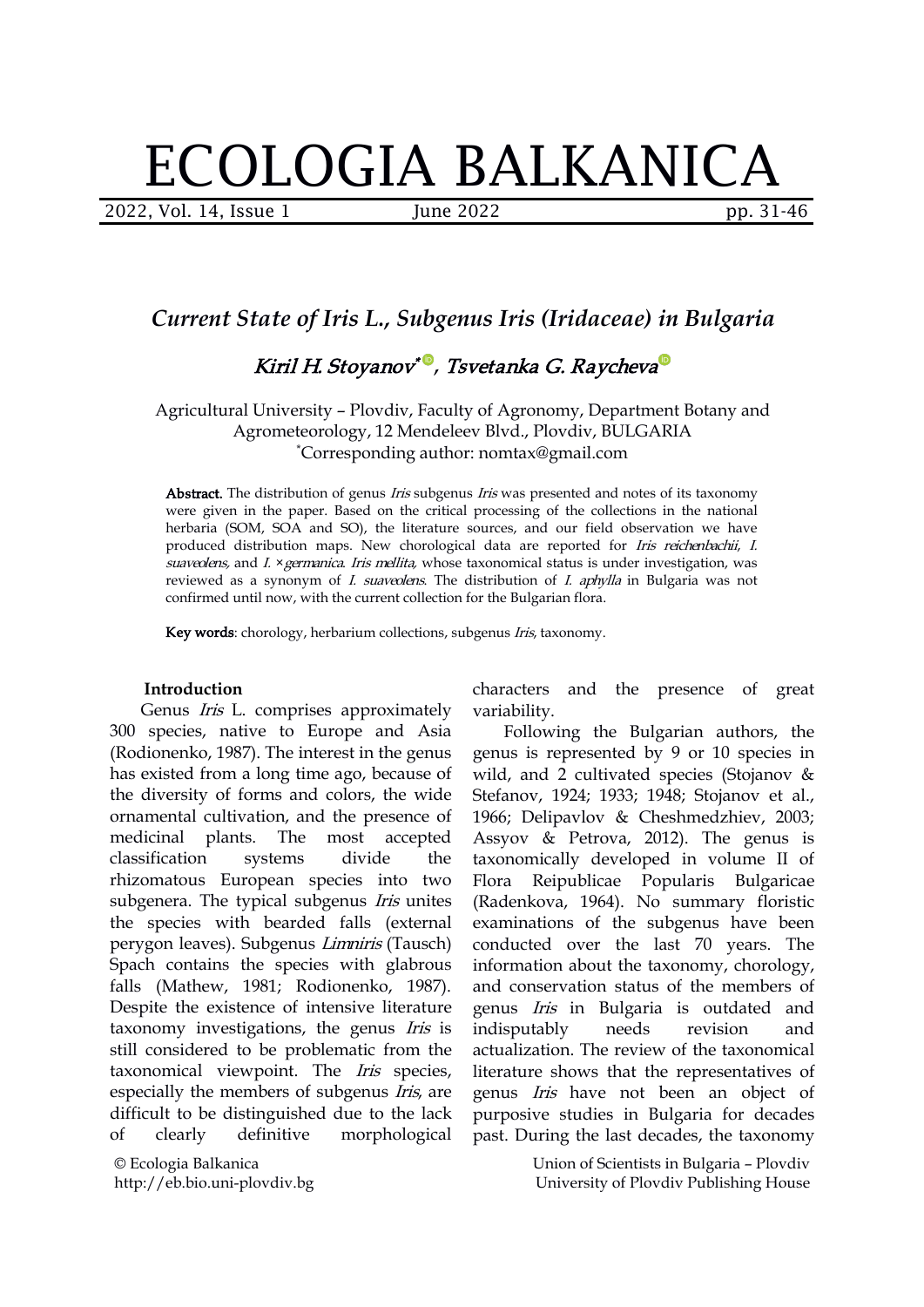of the genus Iris has changed. The molecular approaches proved that Iris s.l. contains 23 separate genera (Mavrodiev et al., 2014).

The present study is based on literature data, reviewed herbarium specimens, and field research. The goal is to update and generalize the existing information about the Bulgarian representatives of genus *Iris* subgenus *Iris*.

#### **Materials and Methods**

The field s[t](https://orcid.org/0000-0002-1329-4891)udies on the status of the localities, accenting on the critically targeted species from the investigated subgenus, were taken during 2010-2021. The reviewed herbarium samples of genus Iris subgenus Iris L., deposited in Bulgarian herbaria, were generally 494 in number, respectively 301 in number till now (incl. the deposited in the present study) from the Herbarium of Agricultural University – Plovdiv (SOA), 76 in number from the Institute of Biodiversity and Ecosystem Research – Bulgarian Academy of Science (SOM), and 117 in number from the Biological Faculty – Sofia University (SO). Additionally, the GBIF entries from the herbaria MNHN (Chagnoux, 2021), W (Natural History Museum, Vienna, 2019), BRNU (Masaryk University, Department of Botany and Zoology, 2019), G (Conservatoire et Jardin botaniques de la Ville de Genève - G, 2016), as well as from recent photo observations (Affouard et al., 2020; de Vries & Lemmens, 2018-2019; Ueda, 2021) were reviewed. The collections of our field studies were deposited in SOA. Separated by species, the collections from Bulgaria are represented as follows: Iris reichenbachii (289 samples), I. suaveolens (125 Macedonia, Bosnia samples), I. pumila (44 samples), I. variegata (92 samples), and  $I \times \text{ germanica}$  (14 samples). All reviewed data from the herbarium specimens and literature were imported to the electronic documentation system in the Herbarium of Agricultural University – Plovdiv (SOA) (Stoyanov, 2009) and were exported to chorological maps. The floristic regions were described and numbered

according to Jordanov (1966) as follow: Black Sea Coast (1), Northeast Bulgaria (2), Danubian Plain (3), Forebalkan (4), Balkan Range (5), Sofia region (6), Znepole region (7), Vitosha region (8), West Frontier Mts (9), the Valley of Strouma River (10), Mt Belasitsa (11), Mt Slavyanka (12), the Valley of River Mesta (13), Pirin Mts (14), Rila Mts (15), Mt Sredna Gora (16), Rhodopi Mts (17), Thracian Lowland (18), Tundzha Hilly Country (19) and Mt Strandzha (20). The subregions were marke[d](https://orcid.org/0000-0002-9968-9017) with letters: w – western;  $s$  – southern;  $e$  – eastern;  $n$  – northern and  $c$  – central. The same codes were shown on the maps. The oldest herbarium materials have been labeled without exact geographic coordinates, but they contain pretty enough geographical information. The coordinates of them were taken from topographic maps. All coordinates are recalculated to UTM 10×10 km squares following the accepted standard (Kozhuharov et al., 1983) and represented in the text as MGRS codes.

#### **Results and Discussion**

The chorological information, according to the latest field investigation and relevant literature dates, was compared with the existing herbarium collections from the territory of Bulgaria (Appendix 1). The representativeness of the collections is summarized in Table 1.

*Iris reichenbachii* Heuff. (Fig. 1A). syn.: Iris balkana Janka; I. bosniaca auct. non Beck.

The species is a Balkan endemic. The native distribution on the Balkan Peninsula is on the territory of Albania, Bulgaria, Greece, Eastern Aegean islands, Serbia, N. and Herzegovina, Croatia, Slovenia (Webb & Chater, 1980; Dimopolous et al., 2018-2019).

The data from Serbia (Adamović, 1901; Randolph & Rechinger 1954; Stepanović- Veseličić, 1976; Urumov, 1905a), Republic of N. Macedonia, the northern part of Greece (Dimopoulos et al., 2018-2019; Randolph & Rechinger, 1954), were confirmed with samples from Bulgarian herbaria (SOA, SOM).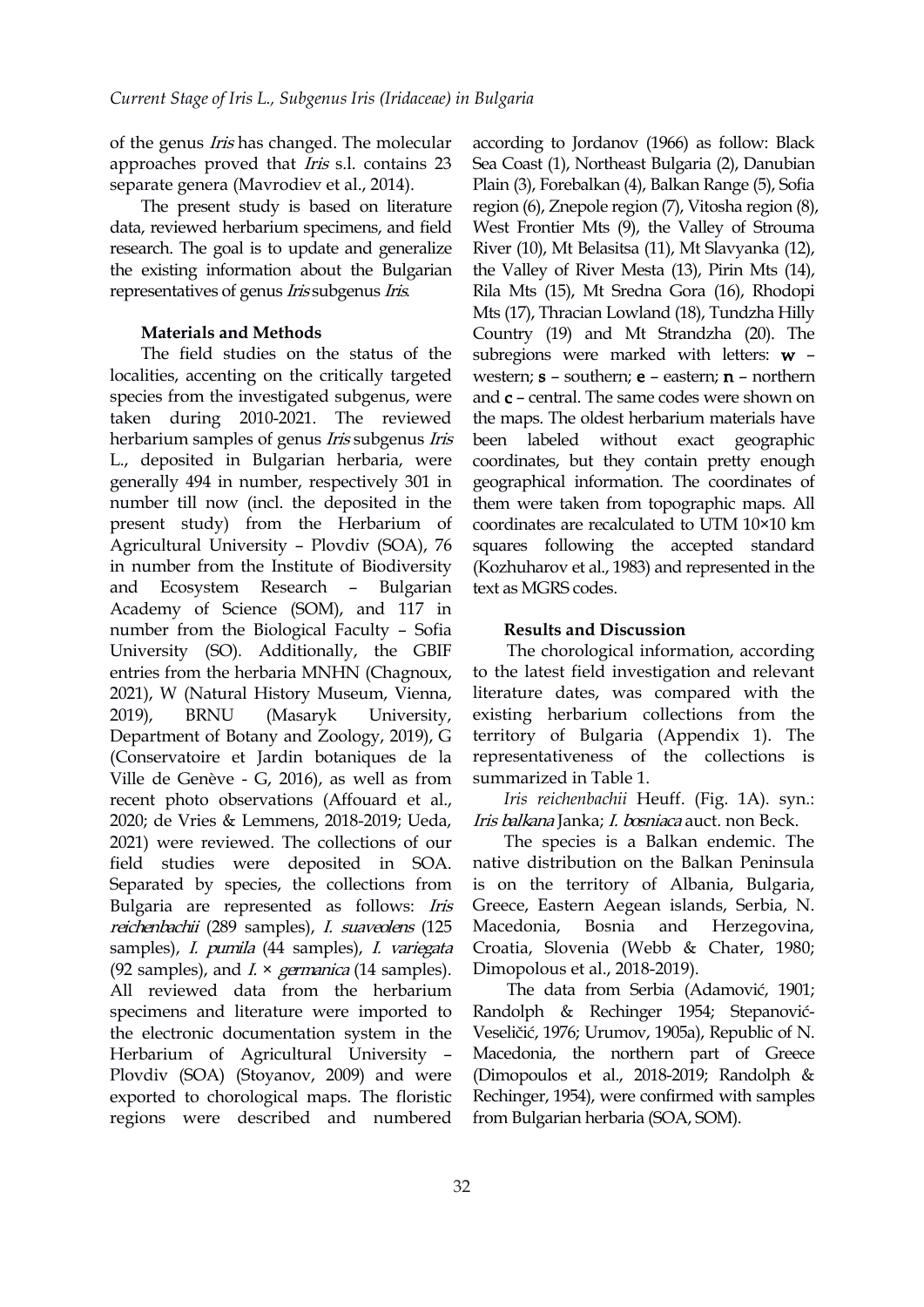|                       | <b>SOA</b> |            | <b>SOM</b>               |            | SO        |                          |
|-----------------------|------------|------------|--------------------------|------------|-----------|--------------------------|
| Species name          | Number of  | <b>UTM</b> | Number of                | <b>UTM</b> | Number of | <b>UTM</b>               |
|                       | specimens  | squares    | specimens                | squares    | specimens | squares                  |
| I. reichenbachii      | 159        | 36         | 78                       | 33         | 41        | 29                       |
| I. suaveolens         | 44         | 20         | 32                       | 16         | 30        | 26                       |
| I. aphylla            |            |            | $\overline{\phantom{a}}$ |            |           |                          |
| I. pumila             | 28         | 18         |                          |            |           |                          |
| I. variegata          | 62         | 18         |                          |            | 22        | 18                       |
| I. <b>×</b> germanica |            |            |                          |            |           | $\overline{\phantom{0}}$ |

Table 1. Representativeness of the *Iris* collections in the Bulgarian herbaria - number of specimens vs. represented UTM squares.

The distribution of this species is wider than known from the literature. The floristic records from the literature are from the following regions: 1s (Tashev et al., 2016), 3 (Assyov & Petrova, 2012), 4w (Assyov & Petrova, 2012; Randolph & Rechinger, 1954), 4e (Urumov, 1900, 1901a, 1898), 5w (Assyov & Petrova, 2012; Ueda, 2021; Urumov, 1905b), 5c (Assyov & Petrova, 2012; Popova & Cheschmedjiev, 1975; Randolph & Rechinger, 1954; Urumov, 1901b), 5e (Assyov & Petrova, 2012, Randolph & Rechinger, 1954), 6 (Randolph & Rechinger, 1954; Toshev, 1903); 7 (Apostolova- Stoyanova & Stoyanov, 2009; Assyov & Petrova, 2012; Ueda, 2021; Urumov, 1905b), 8 (Assyov & Petrova, 2012; Ueda, 2021). 10s (Dimitrov & Vutov, 2013), 9, 12, (Assyov & Petrova, 2012), 14 (Assyov & Petrova, 2012; Ueda, 2021) , 15 (Assyov & Petrova, 2012), 17 (Randolph & Rechinger, 1954) – 17w (Assyov & Petrova, 2012), 17c (Assyov & Petrova, 2012; Popova & Cheschmedzhiev, 1975; Randolph & Rechinger, 1954), 17e (Assyov & Petrova, 2012), 18 (Randolph & Rechinger, 1954). The species has not been reported till now for  $10n$ ,  $11$ ,  $19$ . There is no chorological data about the floristic regions 2, 13, 16 and 20. The vertical distribution of the species is up to 2900 m above sea level.

In the herbarium collections were found samples signed as hybrids Iris reichenbachii × I. aphylla (SOA 30430, 25904, 30431, 30436, 30905, 25907, 30252). These samples have

been collected around the city of Kardzhali (17e) and the town of Peshtera (17w), then grown in the former botanical garden. Our revision assigned them to Iris reichenbachii. In SOA have been deposited 3 herbarium specimens signed as *Iris reichenbachii* var. intermedia Česchm. – "Rhodopi centralis, in saxosis supra urbeum Asenovgrad", SOA holotypus: 029276, isotypus: 025909, 047202.

*Iris suaveolens* Boiss. & Reut. (Fig. 1B). Syn.: *I. mellita* Janka.

This species is very mutable, according to the scape, and the size and color of the flower. As a result of this variation, many taxonomical interpretations can be found.

Comparatively a little count of species has been deposited under the name I. suaveolens (e.g. SOA 14562; SOM 1401, 1402, 1410, 1901, 1911; SO 101663).

The largest amount of materials under the name *I. mellita* are deposited in SO. Single herbarium specimen is deposited in SOA as a new variety  $-$  *I. mellita* var. macrantha Stoj. (SOA 02286, the region of Petrich). We accept these data as part of the circumscription of *I. suaveolens.* 

*Iris suaveolens* is reported for the following floristic regions: 1 (Assyov & Petrova, 2012; Davidov, 1905b; Randolph & Rechinger, 1954; Ueda, 2021), 2 (Davidov, 1905b, Urumov, 1901), 5e, 10 (Assyov & Petrova, 2012), 11 (Assyov & Petrova, 2012; Topalova, 2006), 17 (Randolph & Rechinger, 1954) – 17w (Chagnoux, 2021), 17e (Assyov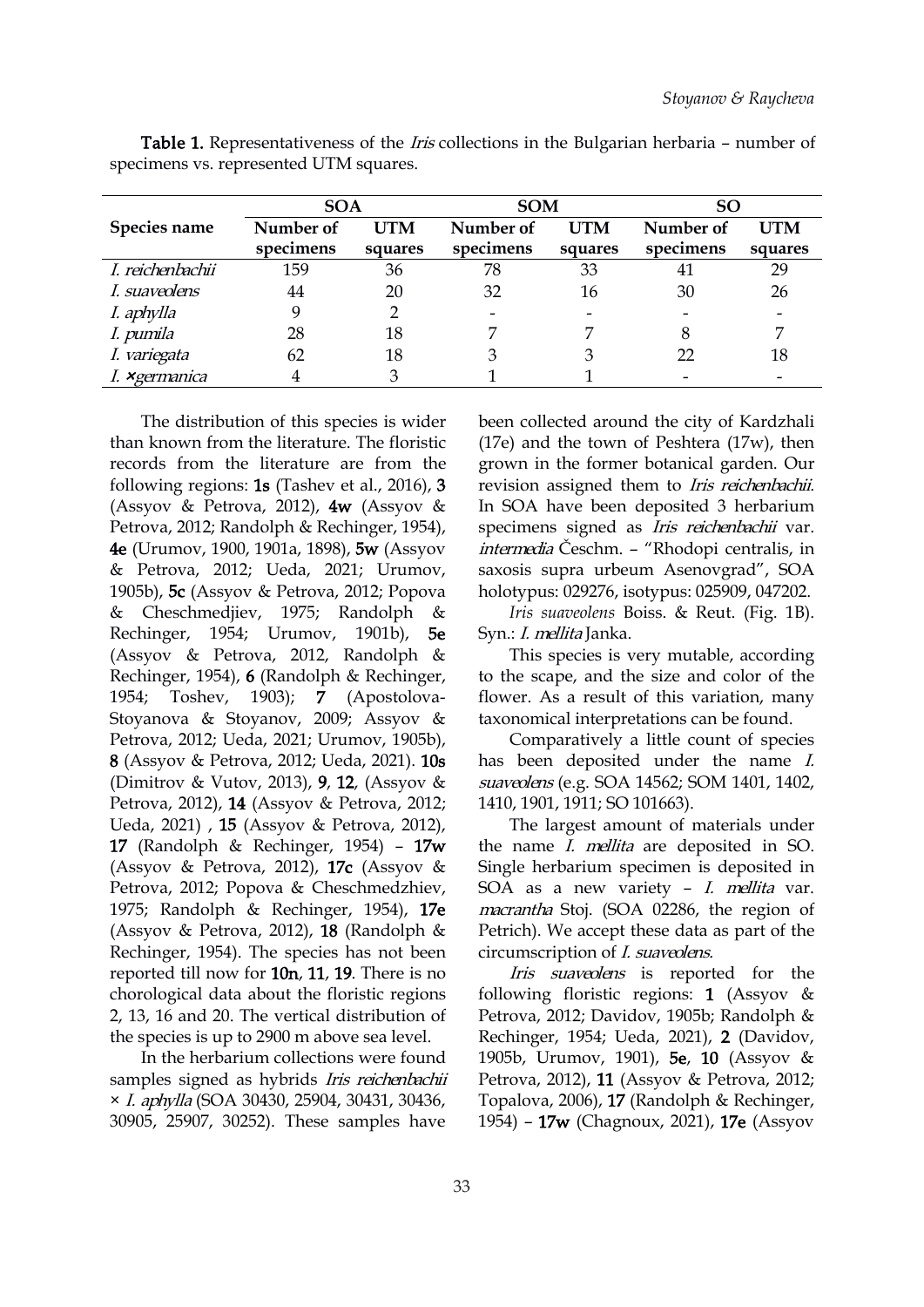& Petrova, 2012); 18 (Assyov & Petrova, 2012; Dimitrov, 2014; Randolph & Rechinger, 1954), 19 (Assyov & Petrova, 2012; Toshev, 1903), 20 (Assyov & Petrova, 2012; Gussev et al., 1998).

The species has been noticed for regions 3 (Popova & Cheschmedjiev, 1975), 13 (Assyov & Petrova, 2012; Goranova et al., 2013) and 14 (Assyov & Petrova, 2012). The data of the herbarium materials added the regions 5w, 5c, 7, and 17c. The species [ha](https://orcid.org/0000-0002-1329-4891)s not been reported or noticed for regions 4, 6, 8, 9, 12, and 15.

The type specimen of *I. suaveolens* (G-G-173989/1 - !), signed as "Bulgarie – Kustendje", has been collected near the city with the recent name Konstantsa, North Dobroudja, today in the territory of Romania. The species has been reported with exact data for Serbia (Adamović, 1901; Randolph & Rechinger, 1954; Stepanović- Veseličić, 1976), Greece (Dimopolous et al.2018-2019; Randolph & Rechinger, 1954), Turkey (Dane et al. 2009; Randolph & Rechinger, 1954), Republic of N. Macedonia (Randolph & Rechinger, 1954), Romania (Randolph & Rechinger, 1954; Prodan & Nyarady, 1966). Vertically the species is distributed up to 1362 m above sea level.

*Iris aphylla* L. (Fig. 1C).

Iris aphylla is a steppe species. It is endangered in the red lists of many European countries (Allen et al. 2014; Holub & Procházka, 2000; Kaźmierczakowa & Zarzycki, 2001; Ludwig & Schnittler, 1996; Maglocky & Feráková, 1993). During the last years, the species is a subject of monitoring programs, with conclusions for the decreasing strength of the populations (Wróblewska et al., 2003).

This species is known as continental and subcontinental element (Borhidi, 1995). The recent distribution of *I. aphylla* covers Ukraine, Central and Southern Russia, Caucasus, and Minor Asia. The insulated populations of this species in Poland, Belarus, Germany, Czech Republic, Slovakia,

and Romania appear as a geographic distribution (Kaźmierczakowa & Zarzycki, 2001; Webb & Chater, 1980). For the Balkans, it is noticed only in isolated localities in Croatia, Romania, and Serbia (Obradović et al., 1986; Prodan & Nyarady, 1966; Purger et al., 2008). The species is indicated as critically endangered according to the Red lists and Red Data Book (Ivanova, 2009; 2011).

Iris aphylla has bee[n](https://orcid.org/0000-0002-9968-9017) reported for a first time for Bulgaria (Cheschmedzhiev, 1967) for the region of Zhelezni-Vrata and Kardzhali, and following these data is included in the Red Data Book (Ivanova 2011). The collections of SOA consist of 12 materials, determined as I. aphylla.

classified as exclusively rare and species, and the status of the species could The locality "Zhelezni-Vrata train stop" is highly damaged by anthropogenous factors. After the last collection of the species from the only known locality for the country, more than 50 years ago, I. aphylla has not been found (Ivanova, 2011). The slope reported as a locality of *I. aphylla* has been used as a stone carrier. The same authors determine some specimens as I. ×germanica (SOA, 45790) on the locality of I. aphylla. Our detailed field research, as well as investigation of the Herbaria, showed that there are no recent data to confirm the be suggested as "Regionally extinct". Samples of this species are not deposited in SO and SOM. On the grounds of the represented above, the occurrence of I. aphylla is considered as doubtful in the recent Bulgarian flora and the current botanical survey did not confirm its distribution.

*Iris pumila L.* (Fig. 1D).

This species has Pontic-Pannonian distribution: Austria, Bulgaria, Croatia, Serbia, Romania, Czech Republic, and Slovakia (Koca, 2003; Purger et al., 2008).

The species is noticed as distributed in the whole country (Assyov & Petrova, 2012), up to 1000 m above the sea level. The exact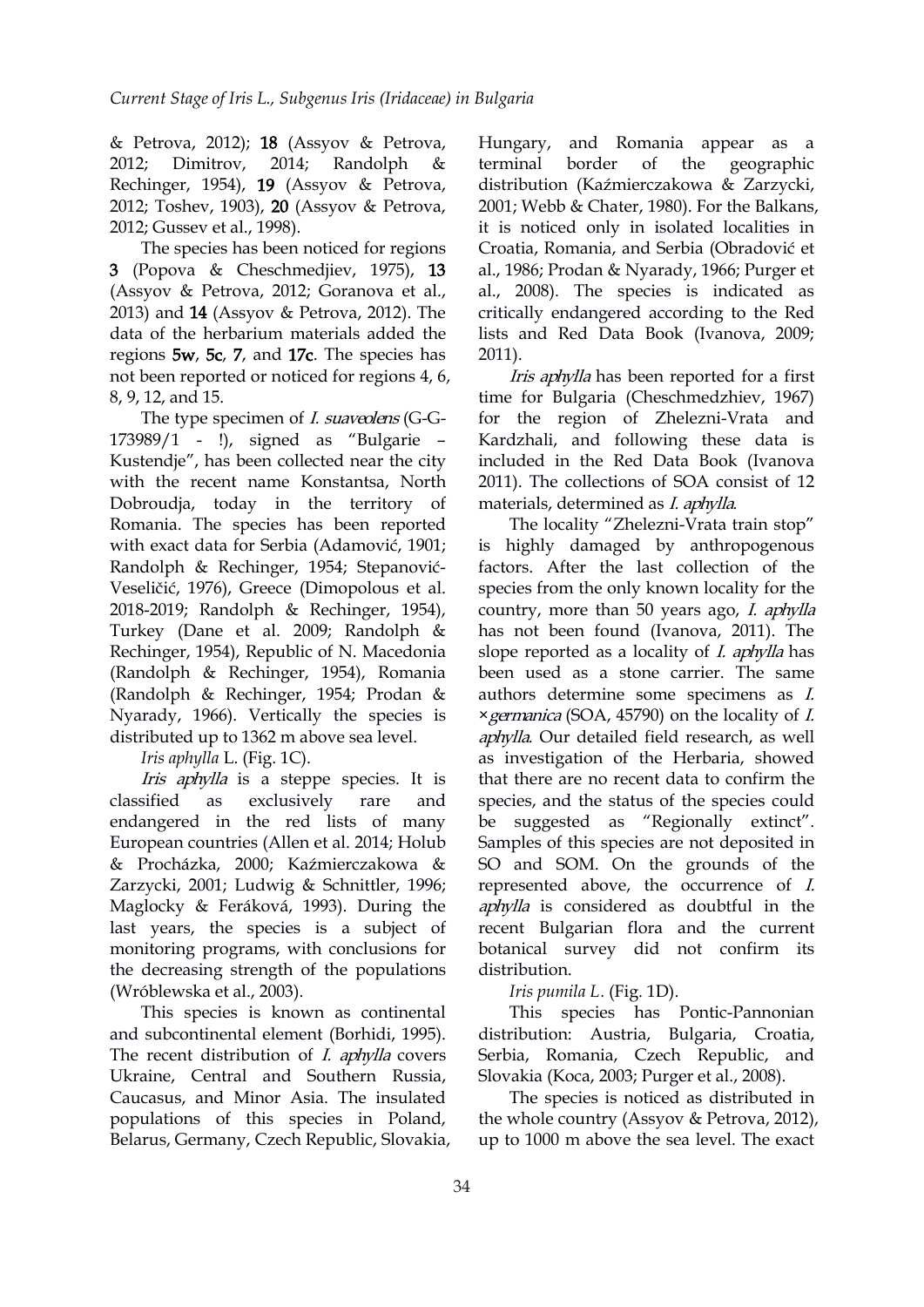records in the literature were found for the following floristic regions: 1n (Urumov, 1901a; Davidov, 1905b; Ueda, 2021); 2 (Urumov, 1901a, 1901b, 1904; Davidov, 1904, 1905b); 3 (Popova & Cheschmedzhiev 1975), 4e (Neichev, 1903; Urumov, 1897, 1898, 1904; Randolph & Rechinger,1954); 5c (Urumov, 1904), and noticed without herbarium materials for 4w (Urumov, 1897) , 7 (Apostolova-Stoyanova & Stoyanov, 2009), 9 (Urumov,1904), 16w (Glogov & Pavl[ov](https://orcid.org/0000-0002-1329-4891)a, 2018).

Despite the information for the whole (Delipavlov & Cheschmedzhiev, 2003; Assyov & Petrova, 2012), in the herbaria were not found samples from the regions 4w, 5w, 5e, 6, 8, 9, 11, 12, 13, 14, 15, 16, 17w, 17e and 20. The vertical distribution of the species is up to 760 m above sea level.

*Iris variegata L.* – (Fig. 1E).

The natural distribution area covers Central and South-Eastern Europe – Austria, Czech Republic, Germany, Hungary, Bulgaria, Romania, Serbia, and Slovakia, east to Ukraine, and naturalized in Italy and Switzerland (Dimopolous et al., 2018-2019; Webb & Chater, 1980). This species is widely cultivated as ornamental.

The species is noticed for the whole 34TFM96. Rila territory of Bulgaria (Assyov & Petrova, 2012). Exact localities are reported in the literature for floristic regions: 1n (Davidov, 1905b), 2 (Davidov, 1904, 1905b; Urumov, 1901a, 1904, 1905a), 3 (Davidov, 1904; Urumov, 1901a), 4w (Urumov, 1905a), 4e (Randolph & Rechinger 1954; Urumov, 1897, 1898), 5w (Popova & Cheschmedzhiev, 1975; Urumov, 1905b), 6 (de Vries & Lemmens, 2019; Randolph & Rechinger, 1954), 7 (Affouard et al., 2020; Apostolova- Stoyanova et al., 2009; Urumov, 1905b; Ueda, 2021), 8 (Urumov, 1905b), 17c (Popova & Cheschmedjiev, 1975), 18 (de Vries & Lemmens, 2019; Randolph & Rechinger, 1954; Toshev, 1903).

The herbarium data add exact localities for 6 regions. The herbarium data can not confirm the distribution in the regions: 9, 10, 11, 12, 13, 14, 17w, and 20.

In the known literature the vertical distribution has been noticed up to 2900 m above sea level (Assyov & Petrova, 2012). The confirmed vertical distribution of this species is between 10 and 1217 m above sea level.

*Iris ×germanica L.* [\(F](https://orcid.org/0000-0002-9968-9017)ig. 1F). syn. Iris florentina L.

country in the floristic summaries distributed in SW Europe, Iberia, France, EC Iris ×germanica, including I. florentina, is Europe, Turkey, Palestine, NW Africa (Dimopolous et al., 2018-2019; Seidemann, 2005). It is native in Europe, also cultivated ornamental species.

> Following the data of Urumov (1898a, b) and Davidov (1915), in the country are known natural populations of this species in 4e – the region of Lovech, Veliko Turnovo, and Gorna Oryahovitsa.

> Wild populations, probably garden escapes, could be found in many regions of the country. In the national herbaria are deposited samples from 3 floristic regions. A recently published observation, probably of a garden escape, has been found from [15.](https://observation.org/observation/135462560/) Monastery, 29.05.2005. distribution, the specimens under the name  $I. \times \text{germanica}$  in the herbarium collections are found only 5 exsiccates. Only one sample is determined as I. florentina (SOA 44729, cultivated).

#### Conclusion

The observed 564 samples of genus Iris, subgenus *Iris* display vertical distribution up to 2900 m above sea level. The highest altitude for *I. reichenbachii* is about 2900 m. Iris suaveolens and I. variegata reach up to 1500 m. *Iris pumila* can be found only in the low parts of the country, up to 800 m. The distribution of  $I. \times \gamma$  segmanica is up to 1000 m, as this is related to its secondary distribution.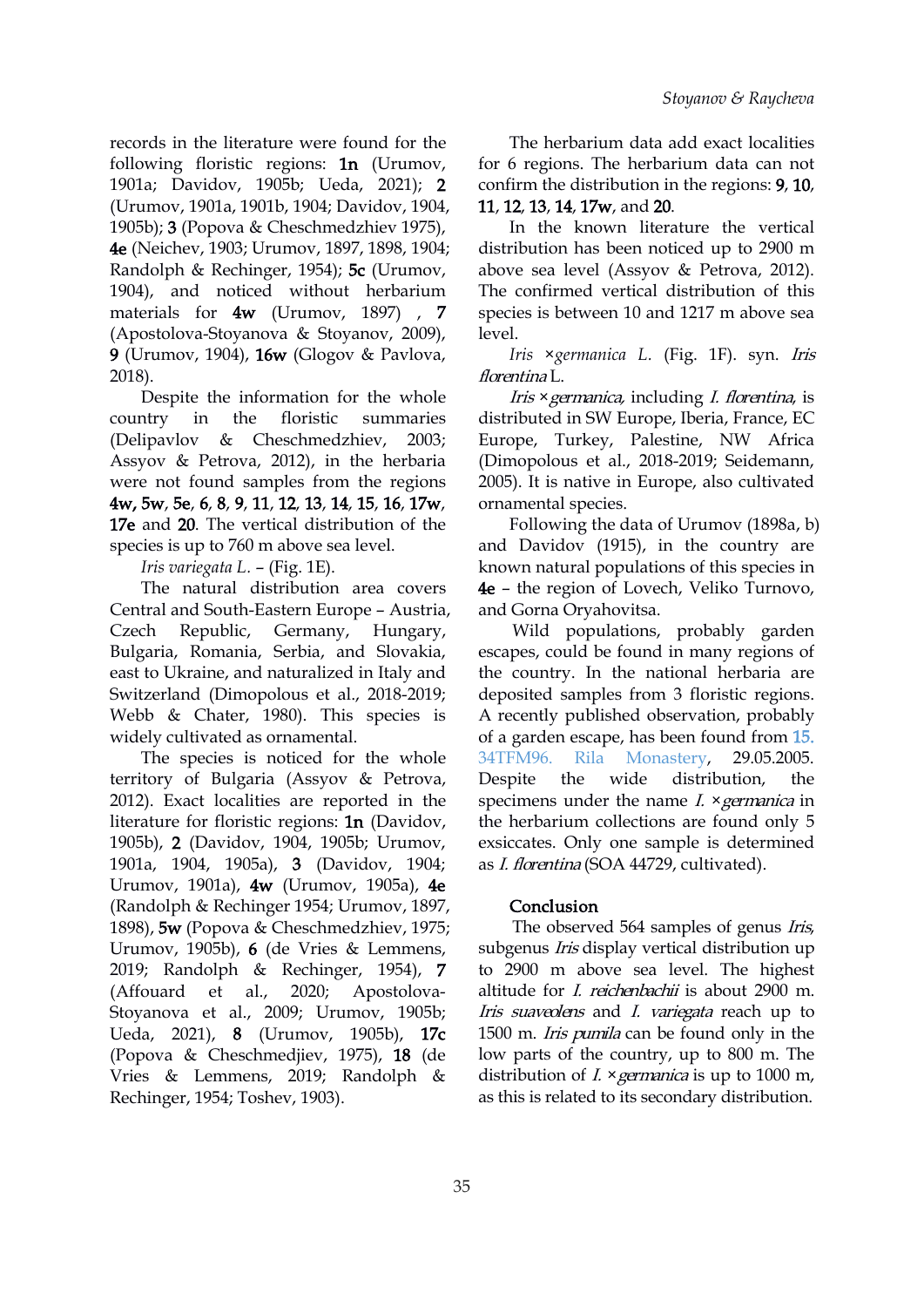## *Current Stage of Iris L., Subgenus Iris (Iridaceae) in Bulgaria*



Fig. 1. Distribution maps: A – Iris reichenbachii; B – I. suaveolens; C – I. aphylla; D – I. pumila; E – I. variegata; F – I. ×germanica; 1 – localities of herbarium specimens; 2 - confirmed localities with herbarium specimens; 3 – reported localities from the literature; 4 – additional confirming records of observations without revised herbarium specimens.

According to the UTM grid (10x10 km), the most distributed species is Iris reichenbachii, represented by 60 squares, I. suaveolens by 48 squares, I. variegata by 35 squares, I. pumila by 23 squares, and  $I. \times$ germanica by 7 squares. The richest regions are Black Sea Coast, Balkan Range, and Thracian lowland – 5 species. Regions with 4 species are Danubian Plain, Znepole region, Rhodope Mts, and Toundja Hilly Country. Regions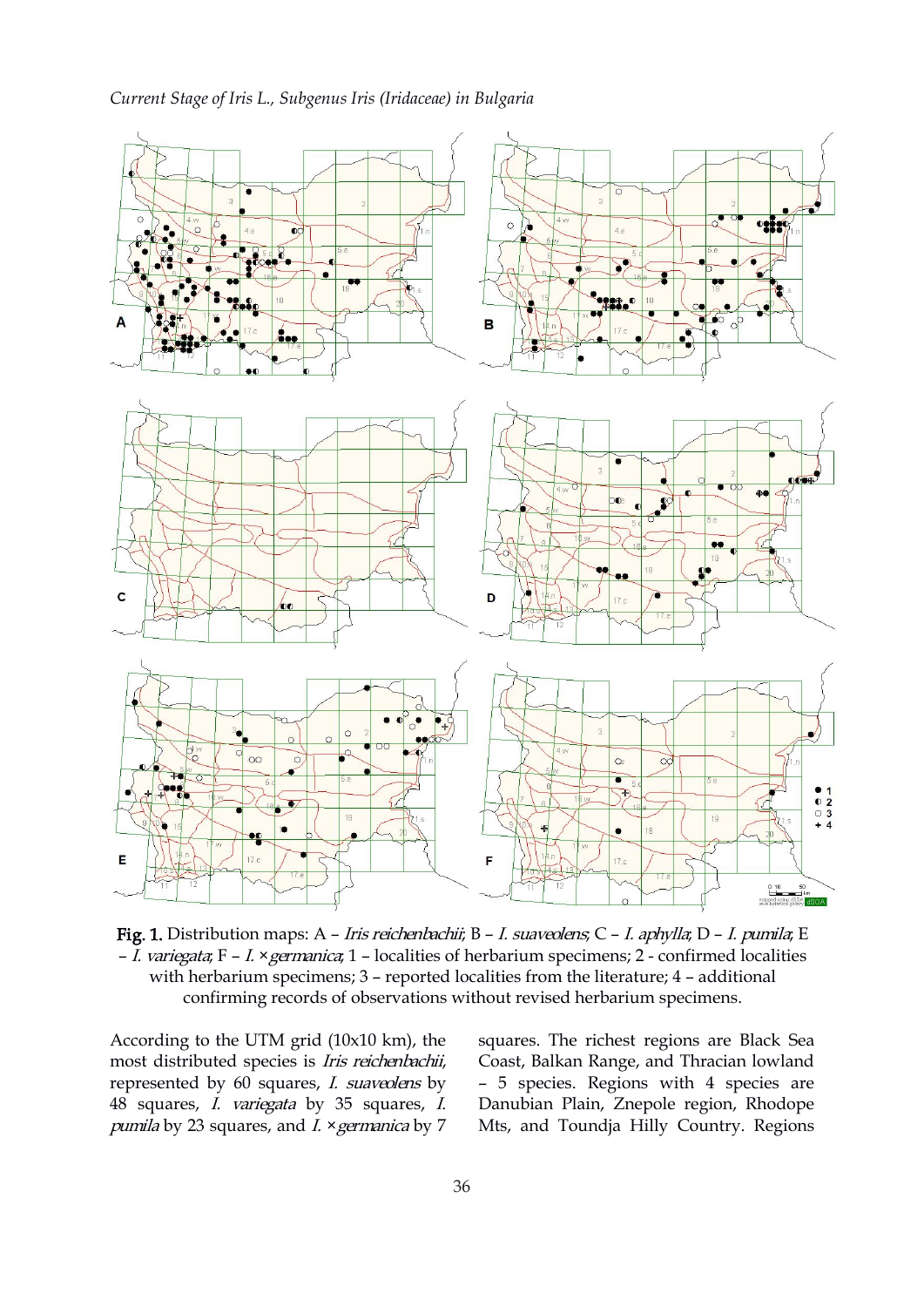with 1 species are Slavyanka, the Valley of Mesta River, Pirin, and Mt Strandzha. Regions without representatives of West Frontier Mts and Mt Sredna Gora (east).

Iris aphylla is currently known only from a single locality in Bulgaria (65 years ago). It is not confirmed with recent literature data, terrain study, and herbarium samples, and to be still considered unverified.

#### Acknowledgments

This work was financially supported by the National Science Fund, Ministry of Education and Science, Bulgaria (Project "Biodiversity and taxonomic structure of Iridaceae Juss. in Bulgarian flora" number KP-06-N31/5). The authors would like to thank the anonymous reviewers of the manuscript.

#### References

- Adamović, L. (1901). News for the flora of the Kingdom of Serbia. Prosvetni glasnik, 3-76. (In Serbian).
- Affouard, A., Joly, A., Lombardo, J., Champ, J., Goeau, H. & Bonnet, P. (2020). Pl@ntNet automatically identified occurrences. Version 1.2. Pl@ntNet. Occurrence dataset. doi: [10.15468/mma2ec](https://doi.org/10.15468/mma2ec). accessed via [GBIF.org](https://www.GBIF.org).
- Allen, D., Bilz, M., Leaman, D., Miller, R., Timoshyna, A., & Window, J. (2014). European Red List of Medicinal Plants. Publications Office of the European Union, Luxembourg. doi: [10.2779/907382.](https://doi.org/10.2779/907382)
- Apostolova-Stoyanova, N., & Stoyanov, S. (2009). Systematical and phytogeographical analysis of the flora on Mt Golo Bardo. Phytologia Balcanica, 15(3), 401-430.
- Assyov, B., & Petrova, A. (eds). (2012). Conspectus of the Bulgarian Vascular Flora. Distribution Maps and Floristic Elements, 4 ed. BBF, Sofia.
- Borhidi, A. (1995). Social behavior types, the naturalness and relative ecological values of the higher plants in the

Hungarian flora. Acta Botanica Hungarica, <sup>39</sup>, 87–181.

- Chagnoux, S. (2021). The vascular plants collection (P) at the Herbarium of the Muséum national d'Histoire Naturelle (MNHN – Paris). Version 69.206. MNHN – Museum national d'Histoire naturelle. Occurrence dataset. doi: [10.15468/nc6rxy](https://doi.org/10.15468/nc6rxy) accessed via [GBIF.org.](https://www.GBIF.org)
- Cheshmedzhiev, I. (1967). Materials of the flora of Bulgaria. [Nau](https://orcid.org/0000-0002-9968-9017)chni trudove na VSI " V.Kolarov" – Plovdiv, 16(1), 221-226.
- Conservatoire et Jardin botaniques de la Ville de Genève – G. (2016). Geneva Herbarium – General Collection (G). Occurrence dataset. doi: [10.15468/rvjdu1](https://doi.org/10.15468/rvjdu1). accessed via [GBIF.org.](https://doi.org/GBIF.org)
- Dane, F., Yilmaz, G. & Daldic, G. (2009). Reports 31-33.In V. Vladimirov, F. Dane,, & K. Tan, K. (Eds.). New floristic records in the Balkans: 11. Phytologia Balcanica, <sup>15</sup>(2), 273-289.
- Davidov, B. (1904). Contribution to the investigation of the flora of Shoumen district. Sbornik za Narodni Umotvorenia Naouka <sup>i</sup> Knizhnina, 20, 1-54. (In Bulgarian).
- Davidov, B. (1905a). Proposal for study of the Mediterranean flora in the Balkan countries. Annals of the State Men Highschool Ferdinand <sup>I</sup> – Varna, <sup>1</sup>, 3-39. (In Bulgarian).
- Davidov, B. (1905b). Contribution to the investigation of the flora of Varna district. Sbornik za Narodni Umotvorenia Naouka <sup>i</sup> Knizhnina, 21, 1-73. (In Bulgarian).
- Davidov, B. (1915). On the Flora in the East of Tracia From the plants of the Eastern Tracia. Spisanie Balgarska Akademia na Naukite, 8, 43-127. (In Bulgarian).
- Vries, H. & Lemmens, M. (2021). Observation.org, Nature data from around the World. Observation.org. Occurrence dataset. doi: [10.15468/5nilie](https://doi.org/10.15468/5nilie) accessed via [GBIF.org](https://www.GBIF.org).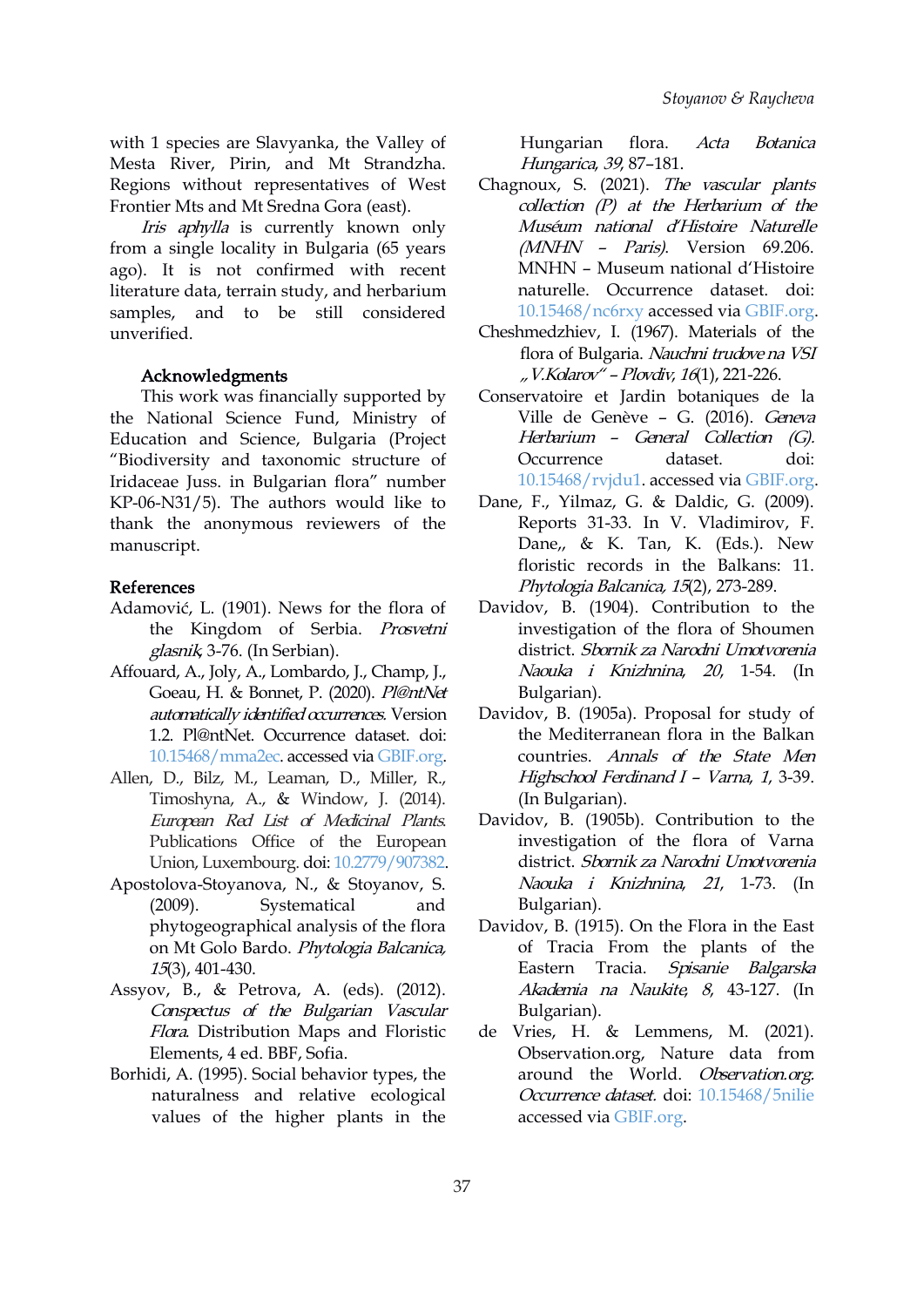- Delipavlov D. & Cheshmedzhiev I. (Eds.). (2003). Iris L. – In: Key to the Plants in Bulgaria, pp. 455-456. Plovdiv, Bulgaria: Agrarian University Academic Press.. (In Bulgarian).
- Dimitrov, D. (2014). Management Plan of Mladezhki Hill natural landmark. November 2014.
- Dimitrov, D. & Vutov, V. (2013). Reports 122-129. V. Vladimirov, F. Dane,, & K. Tan, K. (Eds.), New floristic record[s](https://orcid.org/0000-0002-1329-4891) in the Balkans: 21. Phytologia Balcanica, 19(1), 140-142.
- Dimopoulos, P., Raus, T. & Strid, A. (eds) (2018-2019). Flora of Greece web. Vascular plants of Greece. An annotated checklist. Hellenic Botanical Society. Retrieved Hefte 28. from: [portal.cybertaxonomy.org](http://portal.cybertaxonomy.org/flora-greece/)
- Glogov, P. & Pavlova, D. (2018). Medicinal plants on the territory of Lozenska of ferns Mountain. Annuaire de l'Université de Sofia "St. Kliment Ohridski" Faculte de Biologie, <sup>103</sup>(4), 152-163.
- Goranova, V., Vassilev, K. & Pedashenko H. (2013). Vascular flora of the Valley of Mesta River floristic region, SW Bulgaria. Phytologia Balcanica, 19(1), 89-114.
- Gussev, C., Denchev, C., Koeva, J., Pavlova, D. & Dimitrov, D. (1998). New records of vascular plants for Northern Mt Strandzha (SE Bulgaria). Turkish Journal of Botany, <sup>22</sup>, 413-417.
- Holub J. & Procházka F. (2000). Red list of vascular plants of the Czech Republic. ONE, Preslia, Praha 72, 187–230.
- Ivanova, D. (2009). *Iris aphylla* L. In A.<br>Petrova, &V. Vladimirov (Eds). Red List of Bulgarian vascular plants. Phytologia Balcanica, <sup>15</sup>(1), 63-94.
- Ivanova, D. (2011). Iris aphylla L. D. Peev(Ed). *Red data book Republic of* Sevlievo. Bulgaria. Vol. 1. Plants and fungi. (pp. 259). Sofia, Bulgaria: Bulgarian 218-236. (In Bulgarian). Academy of Science & Ministry of Obradović, M., Environment and Water. Retrieved from: [e-ecodb.bas.bg/rdb/.](http://e-ecodb.bas.bg/rdb/bg/vol1/Iriaphyl.html)
- Jordanov, D. (Ed.). (1966). Flora Reipublicae Popularis Bulgaricae. Vol. 3. Sofia,

Bulgaria: Aedibus Acad. Sci. Bulgaricae. (In Bulgarian).

- Kaźmierczakowa, R. & Zarzycki, K. (2001). Polska czerwona księga roślin. PAN, Kraków, Poland: Instytut Botaniki im. WlAdys awa Szafera.
- Koca, F. (2003). Morpho-anatomical and karyological studies on Iris pumila (Iridaceae). Bocconea, 16(2), 625–639.
- Kozhuharov, S., Peev, D. & Nikolov, N. (1983). Conserva[tio](https://orcid.org/0000-0002-9968-9017)n, representation and use of the current chorological information. Fitologiya, <sup>22</sup>, 61-80.
- Ludwig, G. & Schnittler, M. (1996). Rote Liste Gefährdeter PflanzenDeutschlands. Schriftenreihe für Vegetationskunde. Bonn, Germany: Bad Godesberg.
- Maglocky, S. & Feráková, V. (1993). Red List and flowering plants (Pteridiophyta and Spermatophyta) of the flora of Slovakia (the second draft). Biologia, Bratislava, 48, 361–385.
- Masaryk University, Department of Botany and Zoology. (2019). Masaryk University *– Herbarium BRNU*. Occurrence dataset, accessed via GBIF.org.
- Mathew, BF., (1981). The Iris. Batsford Ltd., London.
- Martínez-Azorín M., Dranishnikov P. & Crespo, M. (2014). At Least 23 Genera Instead of One: The Case of *Iris* L. s.l. (Iridaceae). PLoS 9(8): e106459. doi: [10.1371/journal.pone.0106459](https://doi.org/10.1371/journal.pone.0106459).
- Natural History Museum, Vienna. (2019). Natural History Museum, Vienna - Herbarium W. Occurrence dataset. doi: [10.15468/5sl7sh](https://doi.org/10.15468/5sl7sh) accessed via [GBIF.org.](https://www.GBIF.org)
- Neichev, I. (1903). Materials on the flora of Periodicno Spisanie na Bulgarskoto Knizhovno Druzhestvo, <sup>64</sup>:
- Stanojev-Igić, R. & Panjković-Matanović, V. (1986). Boreal relicts in flora of Voivodina (In Serbian). Zbornik Matice Srpske za Prirodne Nauke, 71, 41–54.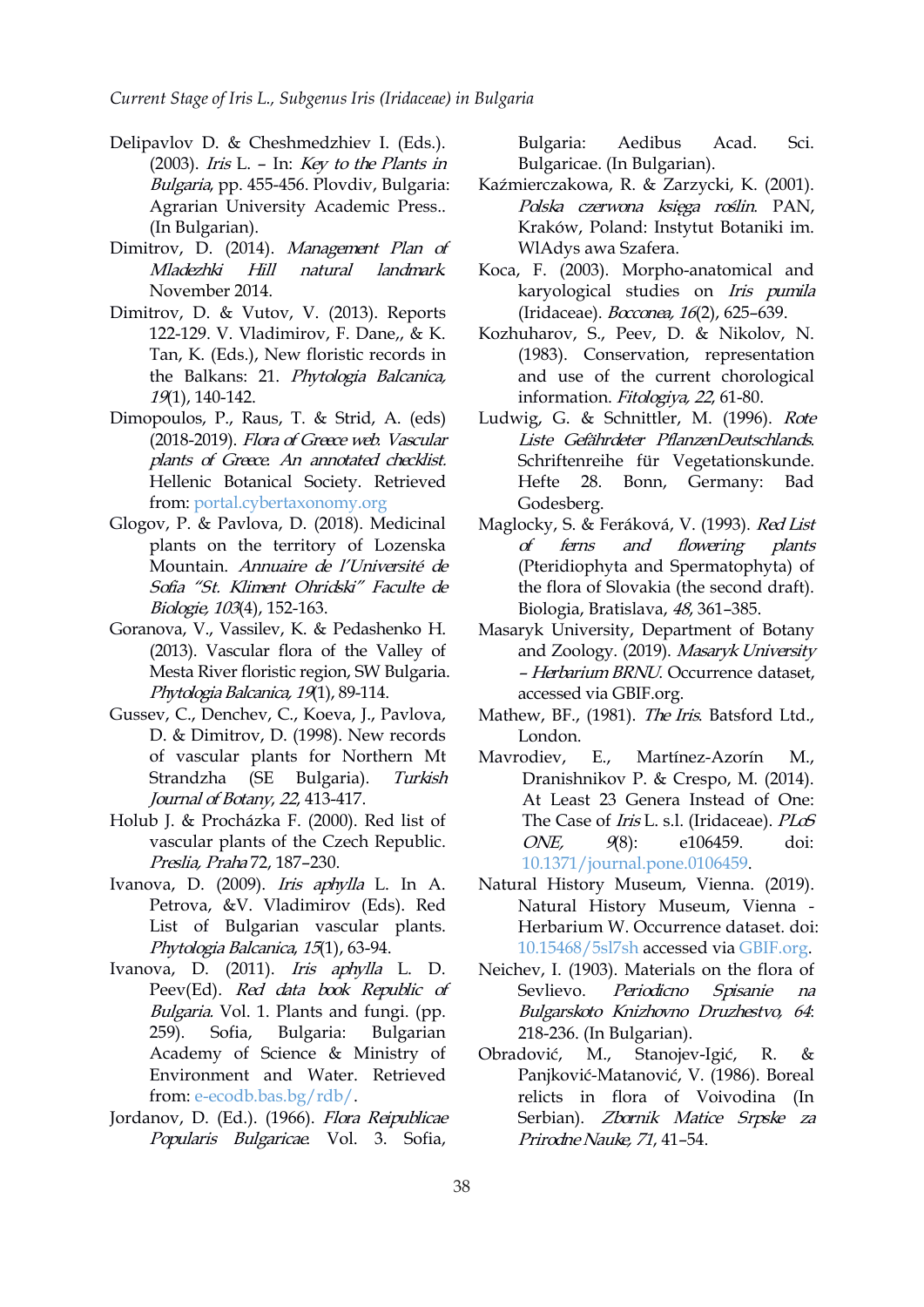- Popova, M. & Ceschmedjiev, I. (1975). Reports. In: Löve, A. (ed.) IOPB chromosome number reports XLVII. Taxon, 24, 143–146.
- Prodan, I. & Nyárády, E. (1966). Iridaceae. In T. Savulescu,& E. Nyárády (Eds.), Flora Republicae Socialisticae România 11, pp. 439–527. Bucharest, Romania: Academia Republicae Socialistae România.
- Purger, D., Csirky, J. & Topic, J. (20[08](https://orcid.org/0000-0002-1329-4891)). Dwarf iris, Iris pumila L. (Iridaceae), a new species of the Croatian flora. Acta Botanica Croatica, 67(1), 97-102.
- Radenkova, J. (1964). Genus Iris L. –In D. Jordanov (Ed.), Flora Reipublicae Popularis Bulgaricae, vol. <sup>2</sup>, (pp. 339- 346). Sofia, Bulgaria: Academy of Sciiences Bulgarcae, Serdicae.
- Randolph, L. & Rechinger, K. (1954). Die geographische Verbreitung einiger europaeisher und mediterraner Iris- Arten. Verhandlungen der Zoologisch- Botanischen Gesellschaft in Wien. Frueher: Verh. des Zoologisch- Botanischen Vereins in Wien. seit 2014, Acta ZooBot Austria,94, 82-96.
- Rodionenko, G. (1987). The genus Iris L.: question of morphology, biology, evolution, and systematics. British Iris Society, London. 222 p.
- Seidemann, J. (2005). World Spice Plants: Economic, Usage, Botany, Taxonomy. Berlin, Germany: Springer Science & Business Media.
- Stepanović-Veseličić, L. (1976). Iridaceae (in Serbian). In M. Josifović(Ed.), Flora SR. Srbije. Beograd, Yugoslavia: SANU.
- Stojanov, N. & Stefanov, B. (1933). Flora of Bulgaria. Ed. 2. Sofia, Bulgaria: Guttenberg Press. (In Bulgarian).
- Stojanov, N. & Stefanov, B. (1948). Flora of Bulgaria. Ed. 3. Sofia, Bulgaria: University Press. (In Bulgarian).
- Stojanov, N., Stefanov, B., & Kitanov, B. (1966). Flora of Bulgaria. Ed. 4, vol. 1. Sofia, Bulgaria: Naouka & Izkoustvo. (In Bulgarian).
- Stojanov, N. & Stefanov, B. (1924). Flora of Bulgaria. Vol. 1. Sofia, Bulgaria: State Printing House. (In Bulgarian).
- Stoyanov, K. (2009). Status of the electronic documentation system in the Herbarium of Agricultural University – Plovdiv (SOA). In D. Ivanova(Ed.), Plant, fungal and habitat diversity investigation and conservation. Proceedings of IV Balkan Botanical Congress, Sofia 2[0-2](https://orcid.org/0000-0002-9968-9017)6 June 2006, (pp. 701–709). Sofia, Bulgaria: Institute of Botany. ISBN 978-954-9746-14-3
- Tashev, A., Koev, K. & Tashev, N. (2016). Report 84. In V. Vladimirov,F. Dane, V. Matevski, & K. Tan K. (Eds). New floristic records in the Balkans: 29. Phytologia Balcanica, <sup>22</sup>(1), 93-123.
- Topalova, L. (2006). *Documentation of the* creation of Natural Park "Belasica". BFB. Sofia.
- Toshev, A. (1902). Southwest Bulgaria in floral terms. Period. Spis. Bulg. Knizh. Druzh., 63, 1-129. (In Bulgarian).
- Toshev, A. (1903). On the vegetation of Sredna gora. Period. Spis. Bulg. Knizh. Druzh., 15(1-2), 1-60. (In Bulgarian).
- Ueda, K. (2021). *iNaturalist Research-grade* Observations. iNaturalist.org. Occurrence dataset doi: [10.15468/ab3s5x](https://doi.org/10.15468/ab3s5x) accessed via [GBIF.org.](https://www.GBIF.org)
- Urumov, I. (1897). Materials on the flora of Loveč district. Sborn. Nar. Umotv. Naouka Knizhn., 14, 3-85. (In Bulgarian).
- Urumov, I. (1898). Materials on the flora of Turnovo district. Sborn. Nar. Umotv. Naouka Knizhn., 15, 3-90. (In Bulgarian).
- Urumov, I. (1900). Beitraege zur Flora von Bulgarien III. Oesterreichishen botanischen Zeitschrift, 1, 1-5. (In Bulgarian).
- Urumov, I. (1901a). A contribution to the Bulgarian flora. Sborn. Nar. Umotv. Naouka Knizhn., 18(1), 1-124. (In Bulgarian).
- Urumov, I. (1901b). Materials on the flora of Lovech and Turnovo districts. Sbornik Narodni Umotvorenia Naouka <sup>i</sup> Knizhnina, 18(1), 125-165. (In Bulgarian).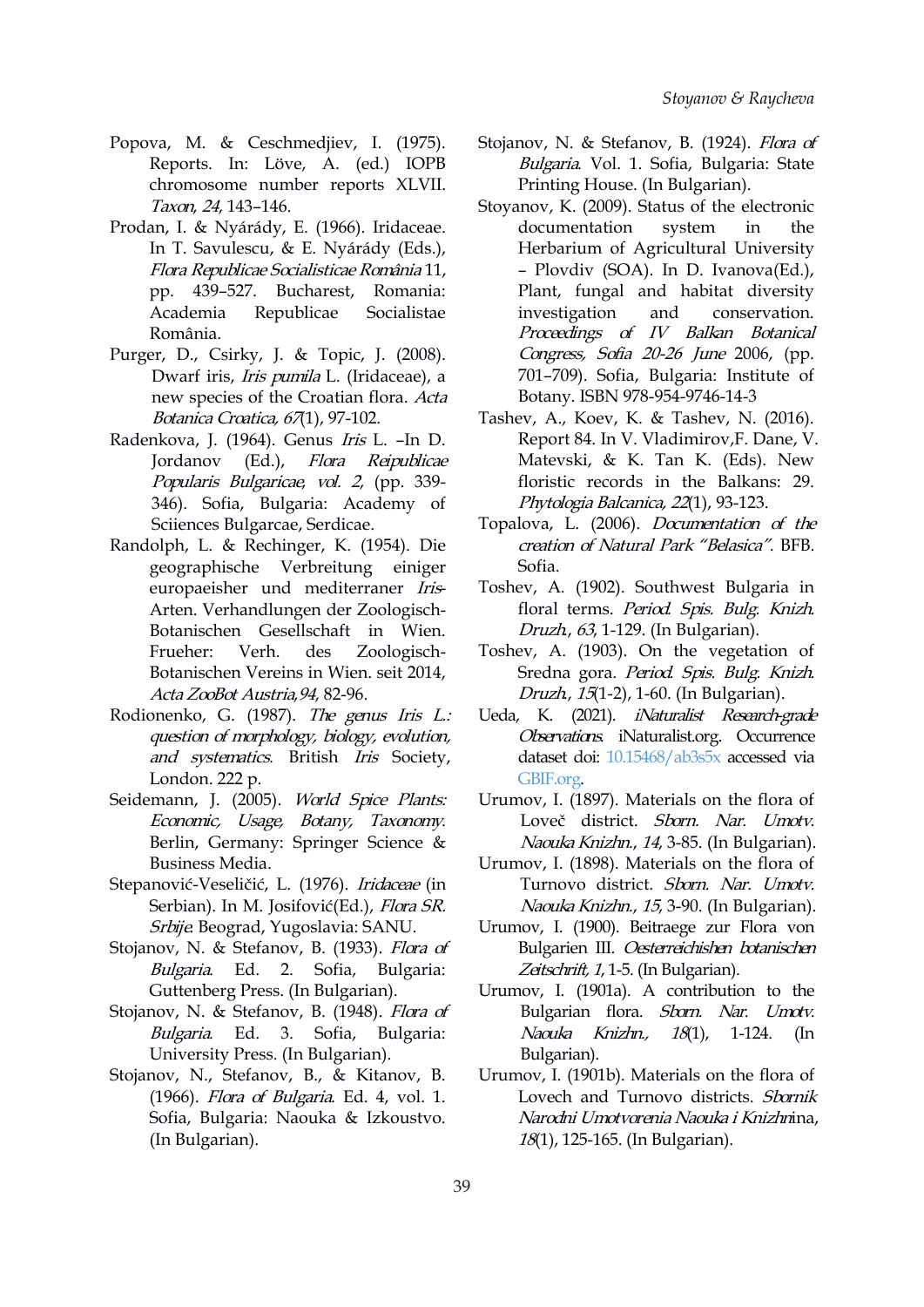*Current Stage of Iris L., Subgenus Iris (Iridaceae) in Bulgaria*

- Urumov, I. (1904). Third contribution to the Bulgarian flora. Sborn. Nar. Umotv. Naouka Knizhn.,20, 1-103. (In Bulgarian).
- Urumov, I. (1905a). Fourth contribution to the Bulgarian flora. Period. Spis. Bulg. Knizh. Druzh., 65, 661-712. (In Bulgarian).
- Urumov, I. (1905b). Fifth contribution to the Bulgarian flora. Sborn. Nar. Umotv. Naouka Knizhn., 21, 1-125. [\(I](https://orcid.org/0000-0002-1329-4891)n Bulgarian).
- Webb, D. & Chater, A. (1980). Iris L. In T. Tutin, V. Heywood, N. Burges, D. Moore, D. Valentine,S. Walters, & D. Webb (Eds.) Flora Europaea Vol. <sup>5</sup>. (pp. 87-92). Cambridge, Great Britan: Cambridge University Press.
- Wróblewska A., Brzosko E., Czarnecka B., & Nowosielski, J. (2003). High levels of genetic diversity in populations of Iris aphylla L. (Iridaceae), an endangered species in Poland. Botanical Journal of theLinnean Society, <sup>142</sup>, 65-72. Received: 02.12.2021

Accepted: 23.01.2022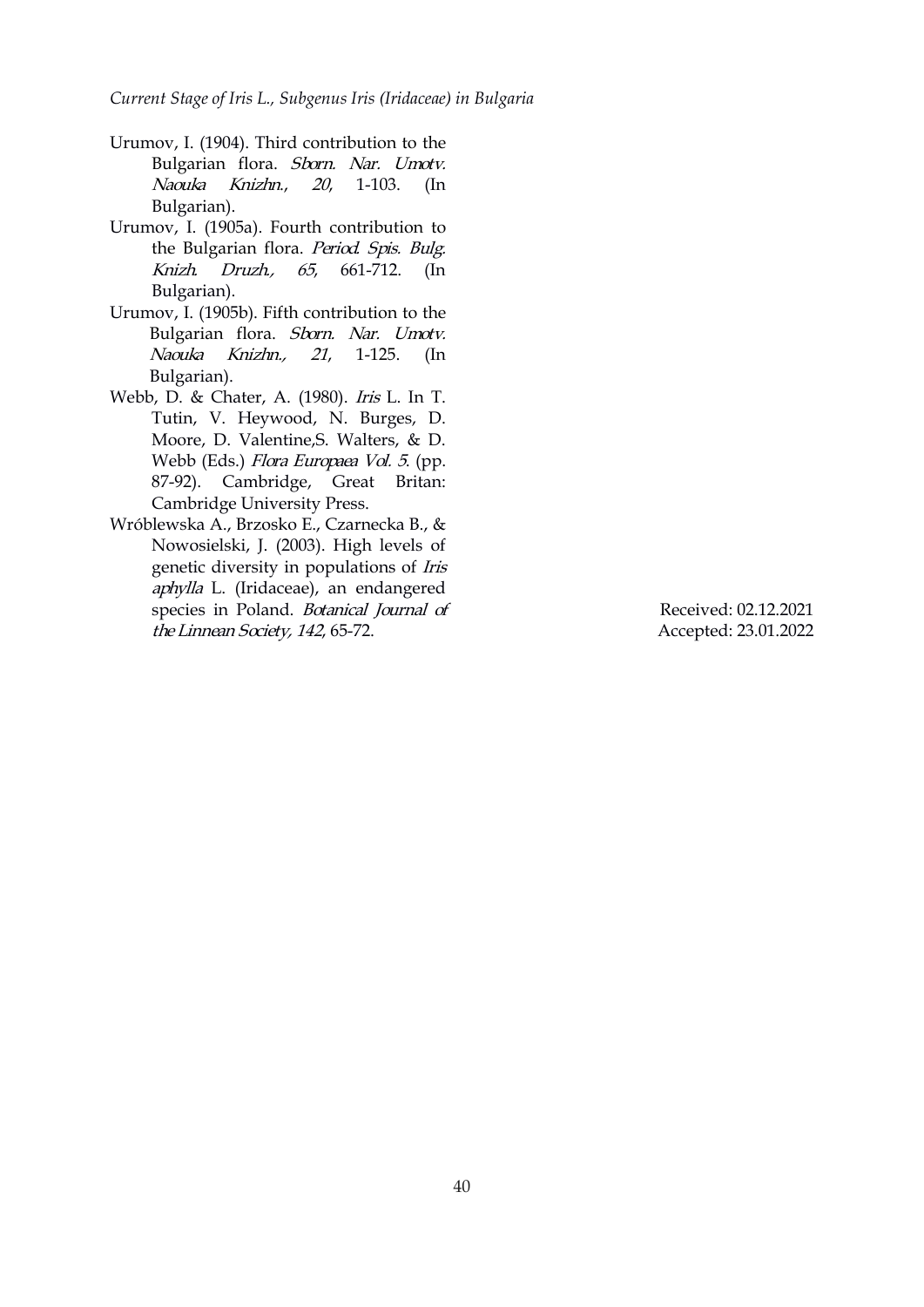Appendix 1. Studied herbarium specimens of genus *Iris*, subgenus *Iris* with Bulgarian origin. Abbreviations: Collector's names (in brackets): Aht. – B. Akhtarov; Ch. – I. Cheschmedhiev; Dav. – B. Davidov; Delip. – D. Delipavlov; D.Dim. – D. Dimitrov; D.S. – D. Stoyanov; I.K. – I. Kovachev; I.P. – I. Penev; Jord. – D. Jordanov; Kit. - Kitanov; KS – K. Stoyanov; Mar. – Y. Marinov; Mrkv. – I. Mrkvička; Neic. – I. Neichev; Pop. – M. Popova; Stoj. – N. Stojanov; Stef. – B. Stefanov; Rad. – I. Radenkova; S.G. – S. Georgiev; S.Dim. – S. Dimitrov; Strib. – V. Stribrny; T.G. – T. Georgiev; TR – T. Raycheva; Urum. – I.Urumov; V.V. – V. Velchev; Vih. – N. Vihodzevsky; Z.B. – Zh. Barzov. The herbarium specimens from L, MA, MW, P, and PRK are studied on photo scans via GBIF.org. New regions marked with  $*$ .

#### **Iris reichenbachii Heuff.** (sub *I. bosniaca* Beck signed with index [1\).](https://orcid.org/0000-0002-9968-9017)

1s: 35TNG68: Primorsko, 6.05.2014 (A. Tashev) SOM 171895; 3: 35TLJ00: Pleven, 5.1996 (B. Assyov) SO 98549; 35TLJ13: Shiyakovo, 04.1963 (Ch.), SOA 45737; 4w: 34TFP15: Vrashka-Chouka peak, 16.04.1966 (Ch.), SOA 045721, 045732; 02.05.1975 (Y.Koeva) SO 91200, 95635; 4e: 35TLH87. Veliko-Turnovo, 1896 (Urum) SOM 14189; 5w: 34TFN75: Dedina-Glava peak, 1.05.1920 (Stoj. & Stef.) SOA 2281; Belidie-Han, 05.1980 (E. Bozhilova) SO 91824; 34TFN77: Petrohan, 5.05.1965 (Ch.) SOA 045731, 045736, 045738; 35TKH76: Glozhene (Urum. det. Dav.) SOM 14274; 34TFN86: Chepurna peak, 05.1994 (D.Dim.) SO 98609; 5c. 1897 (Strib. det. Velenovsky sub *I. r.* var. *tubifera*, holotypus) PRC 451886; 35TKH93: Kozyata-Stena hut, 1562 m, 4.04.1958, SOA 04386, 04387, 04388; 5.06.1962 (Ch.) SOA 45722; 6.05.1963 (Ch.) 045739; 19.05.1965 (Ch.) SOA 45734; 30.04.1965 (Ch.) SOA 045573, 034367; 30.05.1968 (Ch.) SOA 30191, 30192; 35TLH04: Kozyata-Stena peak, 1600 m, 24.06.1930 (Stoj.) SO 13446; 14.06.1995 (T.Meshinev) SOM 152979; 35TLH12: Sopot, 04.05.1976 (S.Dim, Delip. & Ch.) SOA 033589; 16.05.1976 (Pop.) SOA 032561; 35TLH22: Karlovo, 1902 (Urum. det Dav.) SOM 14186, 14187; 35TLH23: Kaloferski-Koupen peak, 6.08.1923 (Jord.) SO 13563; 35TLH42: Kuru-Dere river, 28.06.1965 (Delip.) SOA 045664, 045667; 35TLH52: Ak-Dere, 9.06.1965 (Ch.) SOA 045730; 35TLH63: Malousha peak, 14.05.1898 (Neic.) SOM 14269; 35TKH75: Teteven Balkan Mt, 1904 (Urum. det. Dav.) SOM 14276; 35TLH72: Stara-Reka locality, 29.04.1939 (A.Yurkovskiy) SOM 14194; **5e. 35TMH42:** Tyulbeto locality, N42.71964 E26.36308, 1038 m, 19.05.2020 (I. Kostadinov) SOA 062750; Sinite-Kamani locality, 2.05.1962 (V.V.) SOM 105141; Sliven (J. Wagner) P 02163558; 6: 34TFN72: Lyulin Mt, 2.05.1901 (A. Toshev) SOM 14239; 22.05.1938, SOM 14231 (sub I. virescens var. bosniaca Beck); 34TFN75: Tsrucklevtsi, N42.947369 E23.131372, 794 m, 23.05.2020 (TR & KS) SOA 062768; 34TFN84: Dobroslavtsi, 1912 (J. Kelleler det Rad) SOM 14076; 34TGN12: Aprilovo, 19.05.1982 (D. Stoyanov) SO 90972; <sup>7</sup>: 34TFN30: Silni peak, 18.06.1933 (Aht,) SOM 14183; 1000 m, 23.05.2009 (A.Assenov) SO 105829; 34TFN43: Paramoun Mt, 29.05.1958 (*I.P. & Vih*) SO 32104<sup>1</sup>; **34TFM49**: Risha Mt, 26.05.1957 (*A. Yanev*) SO 102986; 34TFM58: Gorna-Koznitsa, 8.05.1979 (Ch.) SOA 35865; 34TFN31: Treklyano, 13.05.1939 (K. Stoikov) SOM 14229; 34TFN72: Raylovo-Gradishte locality, 16.09.1947 (I. Ganchev) SO 83707; **34TFN34**: Zdreloto locality, 1904 (*Urum*. det. *Dav.*) SOM 14245<sup>1</sup>; **34TFN43**: Lyubash Mt, 1200 m, 24.05.1987 (V. Nikolov) SOM 146599; 34TFN55: Chepan, 28.05.1932 (det. Aht.) SOM 14247; 34TFN61: Ostritsa peak, 1100 m, 10.05.1936 (Aht.) SOM 14227; 950 m, 20.05.1951 (B. Zhelezova det. *Aht.*) SOM 14230<sup>1</sup>; 850 m, 05.1940 (Stoj.) SO 13500; 15.05.1941 (*Aht.*) SOM 14184; 18.05.1941 *(Aht.*) SOM 14232<sup>1</sup>; 1000 m, 24.05.1955 (Vih.) SO 83708; 1100 m, 26.05.1957 *(Stoj. &* Kit.) SO 13447; 2.05.2005, SO 103401; & Vitosha, subalp., 1912 (Urum.) SOM 14236<sup>1</sup>; 05.1920 (Stoj.) SOA 2250; (Jord.) SO 13451; 05.1922 (Strib.) SOA s.n.; 34TFN82: Boyanski waterfall, 1895 (S.G.) SO 13456; 3.06.1923 (Jord.) SO 13449; Dol Rakovets locality, 05.06.1957 (G. Dimitrov) SO 13564; Dragalevtsi (A. Drenovski) SOM 14233; 05.1902 (Mrkv.) SOM 14228; 05.1905 (Strib.)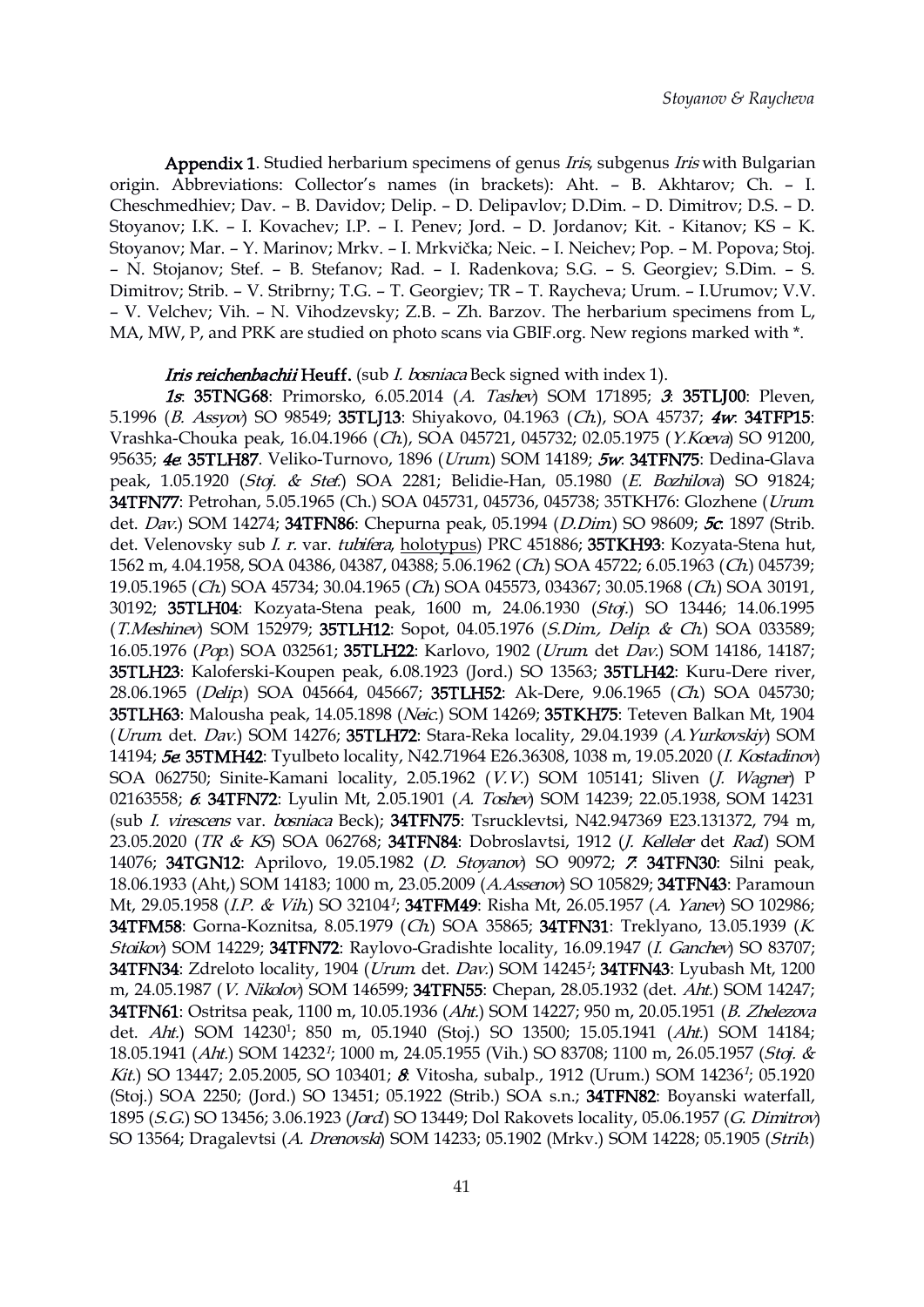SOM 14235; 15.05.1920 *(Aht.*) SOM 14238, 14240<sup>1</sup>; 24.05.1936 (Jord.) SO 13452; Knyazhevo, 05.1890 (S.G.) SO 13450; **9. 34TGM20**: Delchevo border post, 14.05.1968 (V.V.) SOM 157568; **10s: 34TFM72:** Kresnensky-Prolom, 30.03.1920 (*Tsar Boris III*) SOM 14234, 14249<sup>1</sup>; Tisata reserve, 5.05.2007 (D.Dim.) SOM 164000; 34TFM73: Stara-Kresna station, 5.05.1930 (N.Fenenko det. *Stoj.*) SOM 14250<sup>7</sup>; **34TFM81**: Kresna Station, 19.04.1964 (*Ch*) SOA 045686; 34TFL89: Malak-Kozhukh hill, 14.05.1992 (D.S.) SO 96019-96020; 10n<sup>\*</sup>: 34TFM75: Blagoevgrad, 600 m (N. Fenenko det. Stoj.) SOM 14185 (sub I. chamaeiris Bert. var. balcana Beck); 11\*: 34TFL88: Ruzhdack, 16.07.1964 (Ch.) SOA 045682; N41.403606, E23.265164, 210 m, 15.04.2021 (Mar.) SOA 063105; 34TFL98: Ruzhdack, N41.396207 E23.274501, 311 m, 15.04.2021 (Mar.) SOA 063104; 12: 28.05.1933 (A. Drenovski det. Rad.) SOM 14075; 34TGL09. Sveti-Iliya locality, 26.04.1902 (I. Bondev det. Rad.) SOM 124[53](https://orcid.org/0000-0002-1329-4891)3; 34TGL18: Petrovo, 6.05.19[92](https://orcid.org/0000-0002-9968-9017) (I. Pashaliev) SOM 151590; Suhoto-Ezero locality, 1800 m (D.S.) SO 92425; 34TGL19: Gorno-Spanchevo, N41.5145 E23.5412778, 764 m, 1.04.2012 (TR) SOA 061728; 34TGL28: Koynareto - Hambar Dere, 1700 m, 20.07.1983 (Bozhlova, Tonkov & D.S.) SO 91935; Hambar Dere locality, 04.05.1964 (Ch.) SOA 045710, 045719; Parilski-Dol locality, 8.08.1974 (Ch.) SOA 45760; 5.06.1983 (R. Krusheva) SO 91857; 19.05.1988 (N. Valyovska, det. D. Peev) SOM 147435; Nova- Lovcha, 17.06.2006 (I. Pashaliev det. D.Dim.) SOA 151589 (sub I. r. var. balcanica f. bosniaca (Beck) Acht.); 34TGL29: between Lovcha and Paril, 6.05.1980 (Ch) SOA 039619; 13.05.1981  $(Ch)$  SOA 045050; 34TGL39: Pazlaka locality, 15.05.1970 (*Delip*.) SOA 030623; 25.05.1984 (*Ch*.) SOA 043958; *14n*: 34TFM92: Vihren peak, 1921 (*Kelleler* det. *Dav*.) SOM 14272, 14275<sup>1</sup>; 34TFM93: Yavorov hut, 25.04.1976 (I.K. det. Ch.) SOA 047761; 14s: 34TGM10: Baba peak, 1900 m, 1.06.1941 (Kit. & Stoj.) SO 93579; 34TGM20: Pilentseto peak, 1522 m, 20.08.1988 (D.S.) SO 93912; 15: 06.1894 (Strib.) P 01840847; 30.05.1955, 1340 m (I. Bondev) SOM 106174, L 1472722; MW 0769512, MA 01-00192473; 34TFM76: Rila, 1.05.1984 (D.S.) SO 92436; 34TFM97: Droushlyavitsa river, 24.06.1974 (Delip. & Ch.) SOA 45748, 45749; 34TGM08: Dospey, 1000 m, 20.05.1909 (Dav.) SOM 14253, 14259-14260, 14261 (rev. sub var. davidofii Akht.); 34TGM19: Dragoushnovo, 950 m, 13.05.1912 (Dav.) SOM 14252; 34TGM27: Ajran-Dere, 2150 m, 18.08.1911 (Dav.) SOM 13241, 14242 (sub I.r. var. bosniaca Beck); 18.08.1911 (Dav.); 34TGM28: Dolna-Banja, 650 m, 24.04.1912 (Dav.) SOM 14254, 14256-14258, 14262-14264; 16w: 34TGN41: Poibrene, 1904 (*Urum. det. Rad*.) SOM 14123; 35TLH10: Voden-Kamak locality, 4.05.1974 (Pop.) SOA 032583, 32602; 35TLH11: Mihiltsi, 22.04.1976 (Pop.) SOA 034177; 17w: 34TGM48: Sestrimo, 9.05.1931 (Trifonov) SOM 14248; 35TKG63: Beglika, 06.1956 (S. Kozhukharov) SO 13566; 35TKG66: Tsepina station, 28.04.1978 (Delip. & Ch.) SOA 035278, 035279, 035280; 35TKG67: Eli-Dere (Vetren-Dol), 14.04.1914 (Mrkv.) SOA 19050; 17c: 35TKG71: Тешел, 4.06.1974 (*J.Koeva*) SO 86798; 35TKG80: Trigrad, 1600 m, 31.07.1940 (*Jord.*) SO 13567; 26.06.1960 (Ch) SOA 045695, 045725-045728; 35TKG91: Bedenski-Bani, 15.05.1972 (Petkova) SO 35712; 35TKG95: Oustina, 28.05.1967 (I.K. det. Ch.) SOA s.n.; Manastira locality, 10.08.1963 (Ch) SOA 04391; 13.05.1966 (I.K. det. Ch. sub I. aphylla x I. reichenbachii) SOA 030430, 030435-030436, 030905, 034671-034675; 30.05.1966 (Ch) SOA 030252, 030423-030426, 030428-030429, 030432, 034663-034665, 034667-034669; 034677-034680, 034682, 034685; 17.04.1967 (I.K. det. Ch.) 025906-025907, 030252; 05.05.1968 (Ch.) SOA 033603; N42.02534 E24.54629, 812 m, 24.03.2019 (TR) SOA 062594; 30.04.2019 (TR & KS) SOA 063120; 35TLG15: Kaloyanov peak, N42.04393 E24.70802, 637 m, 28.09.2018 (TR & KS) SOA 062434; Kouklen, 16.05.1966 (Ch.) SOA 045699; 35TLF09: Ouhlovitsa cave, 19.05.1985 (Pop.) SOA 045025, 045030-045032; 35TLG05: Hrabrino, 23.04.1891 (S.G.) SO 13565; 35TLG24: Bachkovo, 28.04.1888 (Strib.) SO 13455; Bachkovo Monastery, 5.04.1915 (Mrkv. det Dav.) SOM 14266 1  $\frac{1}{2}$ ; 7.05.1986 (Pop.) SOA 044835; Dobrostan, 1220, 1905 (Urum.) SOM 14273 (sub I. r. var. tenuifolia Vel.); Lale Bair locality 6.05.1975 (Ch.) SOA 033759-033760, 045740; Koru-Dere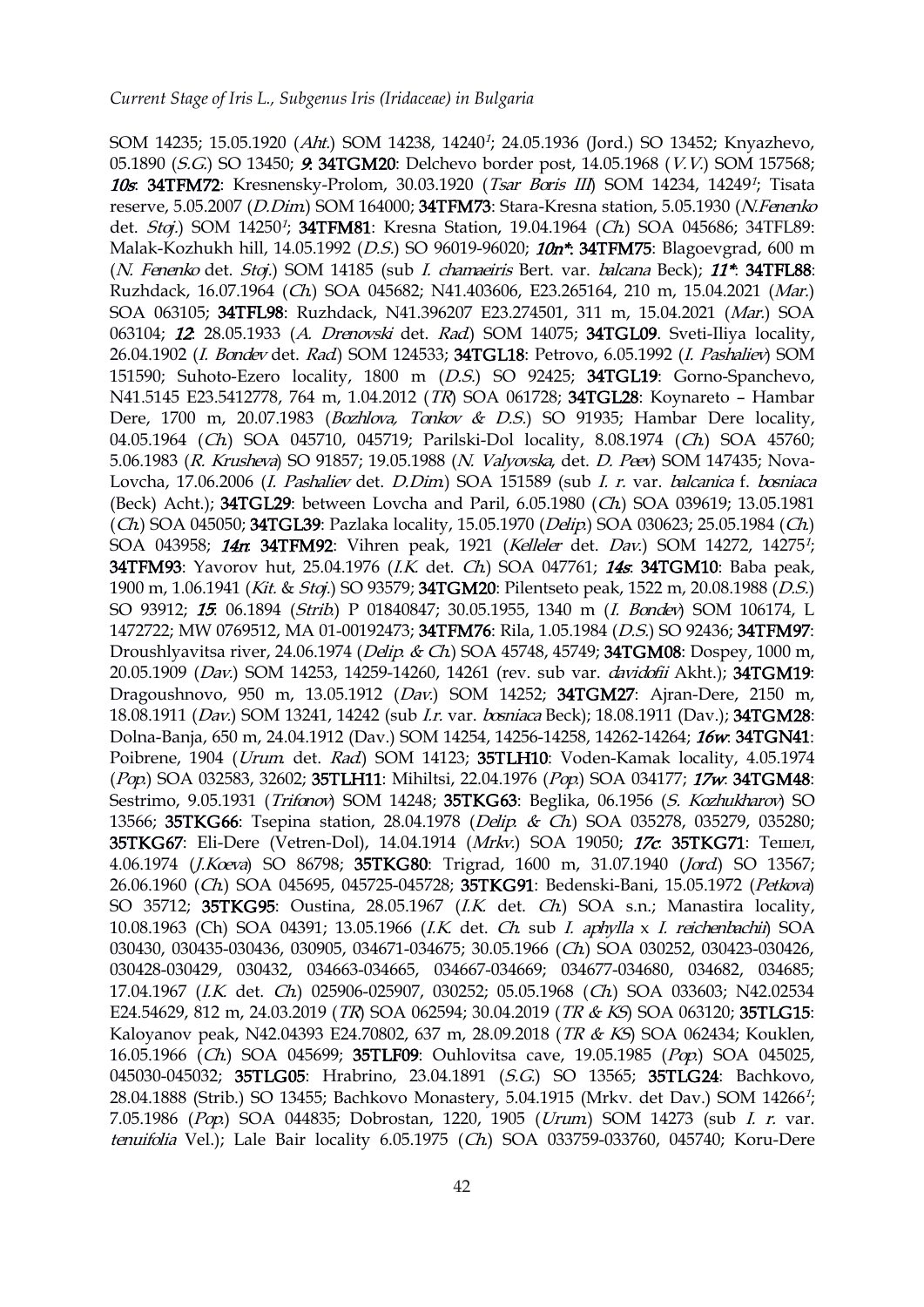locality 05.1910 (Strib.) SOM 14179 (sub *I. r.* var. tenuifolia), 14268; 11.04.1915 (Mrkv. det. Dav.) SOM 14265; 30.04.1968 (Ch.) SOA 034349; Sveta-Petka Monastery, 560 m, 05.1915 (Strib.) SOM 14271 (sub I. r. var. tenuifolia Vel.); 35TLG25: Asenovgrad (Stanimaka), 1891 (Strib.) PRC 451887 (sub *I. r. var. tenuifolia Vel.*); 05.1893, SOA 14567, 14569; 05.1894 (Strib.) P 02159332, 02159329, L 1472312<sup>1</sup>; 6.06.1896 (Strib.) SO 13448; 05.1899 (*Strib*.) SO 13562, P 01840848; 04.1903 (Strib.) MA 01-00023208 (sub I. r. var tenuifolia Vel.); 05.1906 (Strib.) P01793712 (sub *I. r.* var. *tenuifolia* Vel.); 04.1914 (*Strib*.) SOA 14564, 19049; (*Mrkv.*) SOA 19051, 27.04.1914 (*Mrkv.*) SOM 14180 (sub *I.r. var. tenuifolia* Vel. locus classicus), 14192<sup>1</sup>; (*Aht.* det. Dav.) SOM 14190, 14267<sup>1</sup>; 11.04.1915 (*Strib*.) SOM 14270<sup>1</sup>; 21.04.1919 (*Tzar Boris III* det *Dav*.) SOM 14178<sup>1</sup>, 14193<sup>1</sup>; 2.04.1966 (*Ch*.) SOA 045696; 17.04.1968 (*Ch*.) SOA 030190; 30.04.1968 (*Ch*.) SOA 025908, 029276 (sub I. r. var. int[erm](https://orcid.org/0000-0002-1329-4891)edia Česchm., holotypus), 0[25](https://orcid.org/0000-0002-9968-9017)909 (sub I. r. var. intermedia Česchm., isotypus), 047202 (sub I. r. var. intermedia Česchm., isotypus); 04.05.1975  $(Ch)$  034351; 26.04.1989 (Delip.) 045309<sup>1</sup>; Anatema locality, 8.04.1967  $(Ch)$  SOA 04389-04390, 045672, 045743, 045745-045746; 17.04.1968 (Ch) SOA 030190, 030433-030434 (sub I. r. f. balcana), 034348 (sub I. r. f. balcana); N41.99099 E24.87531, 315 m, 28.04.2020 (TR & KS) SOA 062754; N41.9907 E24.88458, 640 m, 28.04.2019 (KS) SOA 063005, 063006; N41.9891667 E24.8772222, 500 m, 1.05.2020 (TR & KS) SOA 062755; 17e: 35TLF57: Chakalarovo, 25.05.2000 (A.S.Petrova) SOM 155586; 35TLG60: Kardjali, 04.05.1937 (Stoj.) SO 13561; 25.06.1968 (Ch.) SOA 030431 (sub I. reichenbachii x I. aphylla), 45785-45786, 47762; Momchilgrad – Kardjali, 8.05.1964 (Ch.) 045741-945742; 35TLG80: Golemiya-Sipey locality, N41.6292639 E25.6134851, 428 m 28.04.2021 (V. Trifonov det. TR & KS) SOA 063122, 063126-063127, 063167; 18: 35TKG86: Novo-Selo, N42.1030556 E24.4586111, 401 m, 3.06.2010 (KS) SOA 062495; 35TKG89: Smilets, 20.04.1977 (Pop. & Ch.) SOA 031256-031257, 031258; 35TKG96: Kourtovo-Konare, 20.06.1995 (D. Georgiev) SO 199158; 35TKG99: Dragomir, 08.1898 (S.G.) SO 13560; 35TLG16: Plovdiv (cult.), 5.05.1973 (Pop.) SOA 029646-029647, 5.03.2018 (Ch.) SOA 062408; 19\*: 35TMG79: Yambolski-Bakadjik ridge, 5.05.1965 (Ch) SOA 045229, 45687; 35TMG89: Voynishki-Bakadjik ridge, 7.05.1965 (Ch.) SOA 045665, 045667, 45681; 35TMH30: Konjovo, 1891 (J. Velenovsky) PRC 451885.; Bulgaria, without data: 06.2021, SOA 14566; (A. Toshev) SOA 23587.

Iris suaveolens Boiss. & Reut. (sub "I. rubromarginata mellita" signed with index 1; sub "I. mellita Janka" signed with index 2):

1s: 35TNG59: Kavatsite locality, 19.04.1975 (Gerginov, Markova & Cherneva) SOM 134213<sup>2</sup>, L 1472899, MA 01-00210537, U 1343276; Sozopol, 8.05.1929 *(Jord*) SO 13510<sup>2</sup>;  $\ddot{\hspace{1cm}}$ 35TNG67: Primorsko, 30.04.1965 (Ch.) SOA 045709 2 ; 35TNG68: Arkoutino locality, 19.04.1975 (Markova, Cherneva & Gerginov) 19.04.1975; Ropotamo Estuary, 22.07.1938 (L. Tzvetkov & Vih) SO 13524<sup>2</sup>; **35TNH30**: Bourgas, 27.04.1921 (Aht. det Dav.) SOM 14018; 1**n**: **35TNH78**: Varna, 13.04.1903 *(Dav.*) SOM 14022<sup>1</sup>, 14015<sup>1</sup>, 14125<sup>1</sup>; 15.05.1904 *(Dav.*) SOM 14012<sup>1</sup>,  $\mathcal{L}$ 14094<sup>1</sup>, 14111<sup>1</sup>; **35TPJ10**. Kaliakra, 29.03.1901 (*Dav.*) SOM 14101; 26.03.1998 (*Delip.*) SOA 047882; 01.04.2002 (Ch.) SOA 049452; 24.04.2003 (Ch.) SOA 059898; Kalekayryak, N43.3891111 E28.4382778, 76 m, 14.04.2012 (TR & KS) SOA 061743-061746; 35TPJ21: Yailata, N43.4333333 E28.5333333, 50 m, 16.05.2010. (TR) SOA 062264; N43.4355556 E28.5445, 11 m, 14.04.2012 (TR & KS) SOA 061742, 061747; 2: Deli-Orman area, 14.02.1902 (Dav.) SOM 14109; 35TMH79: Manastirtsi, 4.1918 *(Strib. det. Rad*) SOM 14105<sup>2</sup>; **35TNH09**: Madara, 6.04.1966 *(A.Yanev*) SO 86633**?; 35TNH38**: Provadia, 12.04.1902 *(Dav.*) SOM 14108<sup>1</sup>, 14011<sup>1</sup>, 14014<sup>1</sup>; 35TNH48: Devnya, 4.05.1926 *(Jord*) SO 13509; **35TNH47**: Sindel, 04.1940 *(Stoj.*) SO 13551<sup>2</sup>; **35TNH57**: Avrenska Mt, 15.04.1901 (Dav.) SOM 14015, 23.04.1903 (Dav.) 14028; 35TNH58: Beloslav, 12.04.1957 (*Jord*.) SO 13525; 35TNH59: Kalimantsi 4.04.1902 (*Dav.*) SOM 14023; 35TNH67: Priseltsi, 20.04.1903 *(Dav.)* SOM 14103; **35TNH68**: Aksakovo, 11.04.1901 *(Dav.)* SOM 14107*<sup>1</sup>;*  $\mathbf{r}$ ; Vladislavovo, 30.03.1903 (*Dav.* rev. *Rad*) SOM 14104<sup>2</sup>; **35TNJ70**: Batovo, 14.04.1905 (*Dav.*)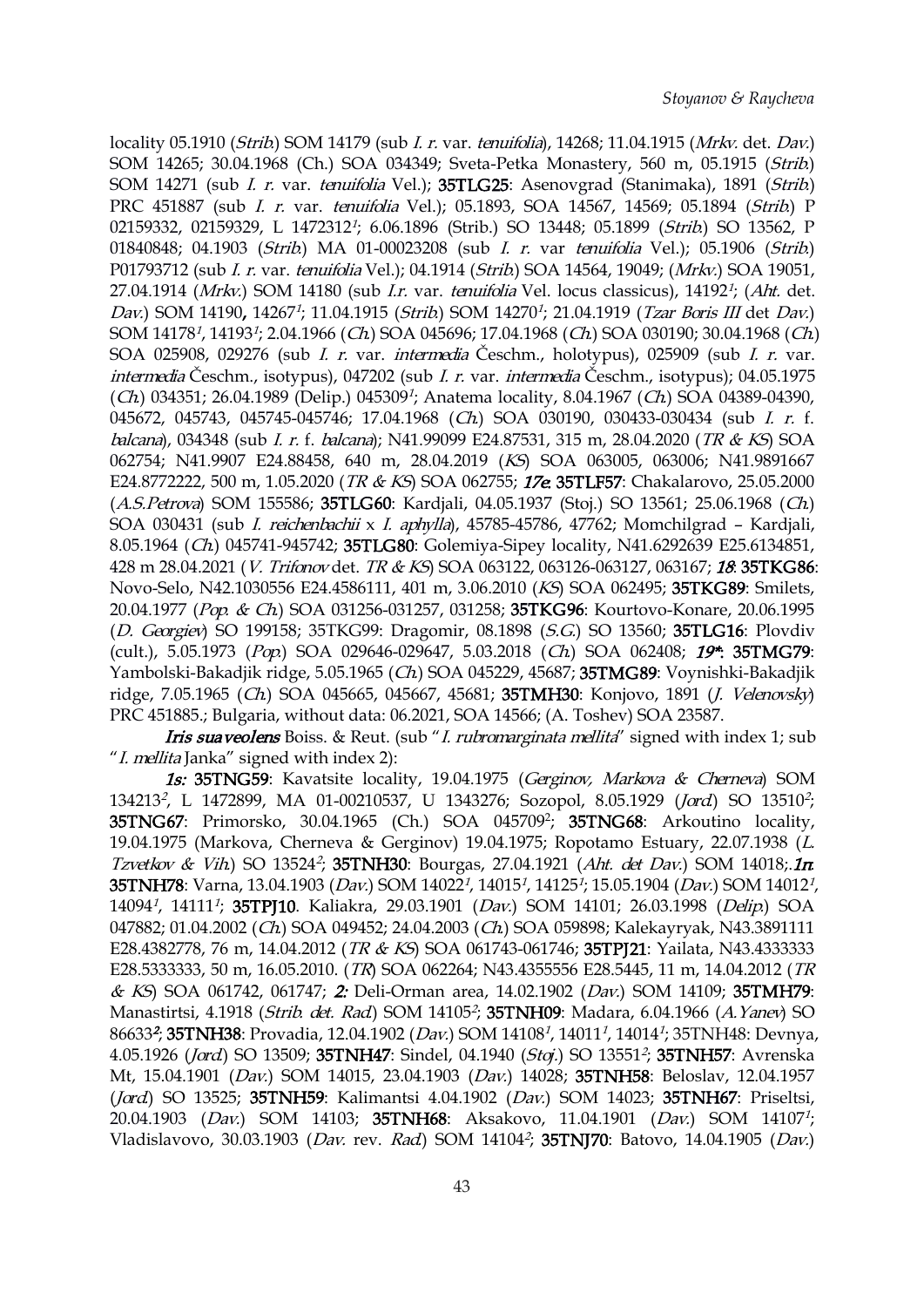SOM 14110; 5w\*: 34TFN67: Komshtitsa, 17.06.2006 (coll. G. Stoyanov det. D. Dimitrov) SOM 162787; 5c\*: 35TLH22: Karlovo, 1.05.1967 (Vih.) SO 13526<sup>2</sup>; 5e: 35TMH42: Sliven, 28.04.1924 (*Jord*.) SO 13523-13514<sup>2</sup>; 30.05.1927 (Stoj. & Stef.) SOA 02285; **7\*: 34TFN55**: Chepan, 23.05.192 (*Jord*.) SO 13523<sup>2</sup>; *10s*: **34TFL89**: Malak-Kozhukh hill, 7.05.1964 (*Delip*.) SOA 045666<sup>2</sup>; *10n*: **34TFM75**: Blagoevgrad, 5.05.1930 (*Stoj*.) SOA 02287<sup>2</sup>; 11: **34TFL88**: Petrich, 1929 (*Zhekov* det. Stoj.) SOA 02286; 16w: 34TGM39: Zaichy peak, 19.04.1891 (S.G.) SO13518<sup>2</sup>; 34TGN41: Poibrene, 1904 (Urum. det. Dav.) SOM 14188; 35TLH11: Mihiltsi, 359 m, 22.04.1976 (Delip.) SOA 38356<sup>2</sup>; *17.* Rhodopi Mts 1929 (*Stransky*) SOA 02284<sup>2</sup>; *17w*: **35TKG74**: Nova-Mahala, 27.05.1895 *(Strib*) P02163464; **35TKG84**: Ravnogor, 05.1952 SOA 04385<sup>2</sup>; 17c\*: **35TKG80**: Trigrad, 22.07.1938 (*Jord*) SO 13553<sup>2</sup>; **35TLG05**: Hrabrino, 13.04.1998 (*Ch*) SOA 060059<sup>2</sup>;  $\ddot{i}$ **35TLG15**: Brestnik, 25.04.1971 (*Pop*.) SO[A](https://orcid.org/0000-0002-1329-4891) 25899<sup>2</sup>; 20.04.1976 (*G. Stoych[ev](https://orcid.org/0000-0002-9968-9017) & Ch*.) SOA 34048-30349<sup>2</sup>; Kouklen, 1.05.1984 (Ch.) SOA 040585<sup>2</sup>; 35TLG40. Dyavolsky bridge, 2.05.1961 (*Vih*) SO 46740<sup>2</sup>; 35TLG25: Asenovgrad, 6.06.1896 (*Strib*) SO 13515; **17e 35TMF29**: Ivaylovgrad, 03.05.1932 (Stoj.) SOA 14573; 35TMG10: Dabovets - Kamilski-Dol, 11.05.1996 (I.Gerasimova, D. Venkova & A.S. Petrova) SOM 53449; 18: Bessapara ridges, 16.04.1966 (Ch.) SOA 045705; **35TKG86**: Elenski peak, 25.04.1937 (*S.G*.) SO 13547<sup>2</sup>; Glavinishki ridge, N42.13971 E24.34422, 260 m, 28.04.2021 (KS) SOA 063106; 35TKG96: Trivoditsi, 13.04.1889 (S.G.) SO 13517 $j$ ; **35TLG06**: Purvenets, 05.05.1980 *(Ch*) SOA 38619<sup>2</sup>; **35TLG16**: Plovdiv, 05.1894 *(Strib*) SOM 14112<sup>1</sup>, P02163466; 05.1902 (*Mrkv.*) SOM 14116<sup>1</sup>; (*Strib.*) SOA 14571<sup>2</sup>; 04.1903 (*T.Pichler*) MA 01-00023207<sup>2</sup>; Dzhendemtepe, Plovdiv, 06.1891 (*V.Janka*) JE 00022413<sup>2</sup>; (*E.Halacsy*) 02163468; (T. Pchler) 01793703<sup>2</sup>, 02163467<sup>2</sup>; (P.Sintenis) P02163465; 05.1893 SOA 14572<sup>2</sup>; 06.05.1893 (*Strib*) SOM 14114<sup>1</sup>, P 02163469<sup>2</sup>; US 1312870<sup>2</sup>; 13.05.1893 (Strib.) SO 13516<sup>2</sup>, L 1472900<sup>2</sup>;  $\frac{3}{7}$ 23.05.1896 (*Strib*) SO 13520-13521<sup>2</sup>; 04.1910 (*Strib*.) SOM 14106<sup>1</sup>; 29.03.1914 (*Mrkv.* rev. *Rad*) SOM 14024<sup>2</sup>; 7.04.1965 (*Ch*) SOA 45702<sup>2</sup>; Bounardjik (*Strib*) P 02163470<sup>2</sup>; **35TLG36**: Popovitsa*,* 05.1895 *(Strib.*) P01840773<sup>2</sup>; **35TLG64**: Mineralni-Bani, 22.04.1987 *(Delip.*) SOA 045351; 35TLG89: Stara-Zagora, 12.04.1902 (Aht. det. Dav.) SOM 14126; 28.03.1911 (Aht. det. Dav.) SOM 14020-14021<sup>2</sup>; **35TLG94**: Bryagovo, 25.04.1962 (*Vih*) SO 13522<sup>2</sup>; **35TLH80**: Ayazmoto park, 7.05.2005 *(S. Radanova*) SOM 163477; **35TMG21**: Karatepe, 22.04.1940 *(Kit.*) SO 32686<sup>2</sup>;  $\ddot{\hspace{1mm}}$ **35TMG63**: Matochina, 26.05.1962 (*Jord. & A. Yanev*) SO 26800<sup>2</sup>; 19: **35TMG43**: Shtit -Dervisha-Mogila, 25.04.1937 (*Jord*) SO 13549<sup>2</sup>; **35TMG45**; Topolovgrad, 25.04.1971 (*I.Panova* det. *Ch*) SOA 045658; **35TMG69**: Kalchevo, 28.04.1943 (*Jord*) SO 13546<sup>2</sup>; **35TMG79**: Yambolski-Bakadjik ridge, 20.04.1891 (*S.G*.) SO 13511; 07.05.1964 (*Ch*) SOA 045657<sup>2</sup>, 045700<sup>2</sup>,  $\frac{2}{\sqrt{2}}$ 045703<sup>2</sup>, 04705<sup>2</sup>, 07.05.1965 (*Ch*.) SOA 045708<sup>2</sup>, 045795<sup>-</sup>045797<sup>2</sup>; 7.05.1976 (*Ch*.) SOA 042581; **35TMH92**: Karnobat, 23.04.1930 (*Jord*) SO 13512?; **35TNH22**: Aitos, 05.1905 (*Str*.) SOA 14562; 04.05.1929 (*Jord*) SO 13510<sup>2</sup>; 12.05.1965 SOA 04400-04401<sup>2</sup>; **20. 35TNG34**: Vitanovo reserve, 19.04.1995 *(D.S.*) SO 98982; **35TNG45**: Stoilovo, 15.08.1934 *(Jord*) SO 13545<sup>2</sup>, Sredoka reserve, 04.2000 (*B. Georgiev & D.S.*) SO 101663.

#### Iris aphylla L.

17e. 35TLG60, The Bridge south of Kardzhali, 275 m. 8.05.1964 (Ch) SOA 045642, 045643, 35TLG70. Zhelezni-Vrata train stop, 240 m, 1964-05-08 (Delip. & Ch.) SOA 45642-45645, 45647-45649; 1965-05-08, 1975-06-13 (Pop.) SOA 31118.

## Iris pumila L.

1s: 35TNG59: Sozopol, 1932 (*Stoj.*) SOA 02283; 1 $\pi$  35TNJ90: Balchik, 24.04.1988 (Ch) SOA 45612; 35TPJ00: Touzlata, 06.04.1957 (Vih.) SO 13554; 35TPJ10: Bulgarevo, N43.408545 E28.398388, 90 m, 9.04.2020 (Z.B.) SOA 062785; Tyulenovo, N43.485668 E28.575025, 11 m, 9.04.2020 (Z.B.) SOA 062786; Bolata, N43.38991 E28.47254, 48 m, 9.04.2020 (Z.B.) SOA 062787; 35TPJ21: Yailata, 10.04.2007 (A.Asenov) SO 104378; 2: 35TMH79: Manastiritsa, 04.1918 (Strib.) SOA 04636-04637; 35TNH38: Kairyaka locality, N43.18959 E27.47539, 268 m 14.04.2020 (Z.B.)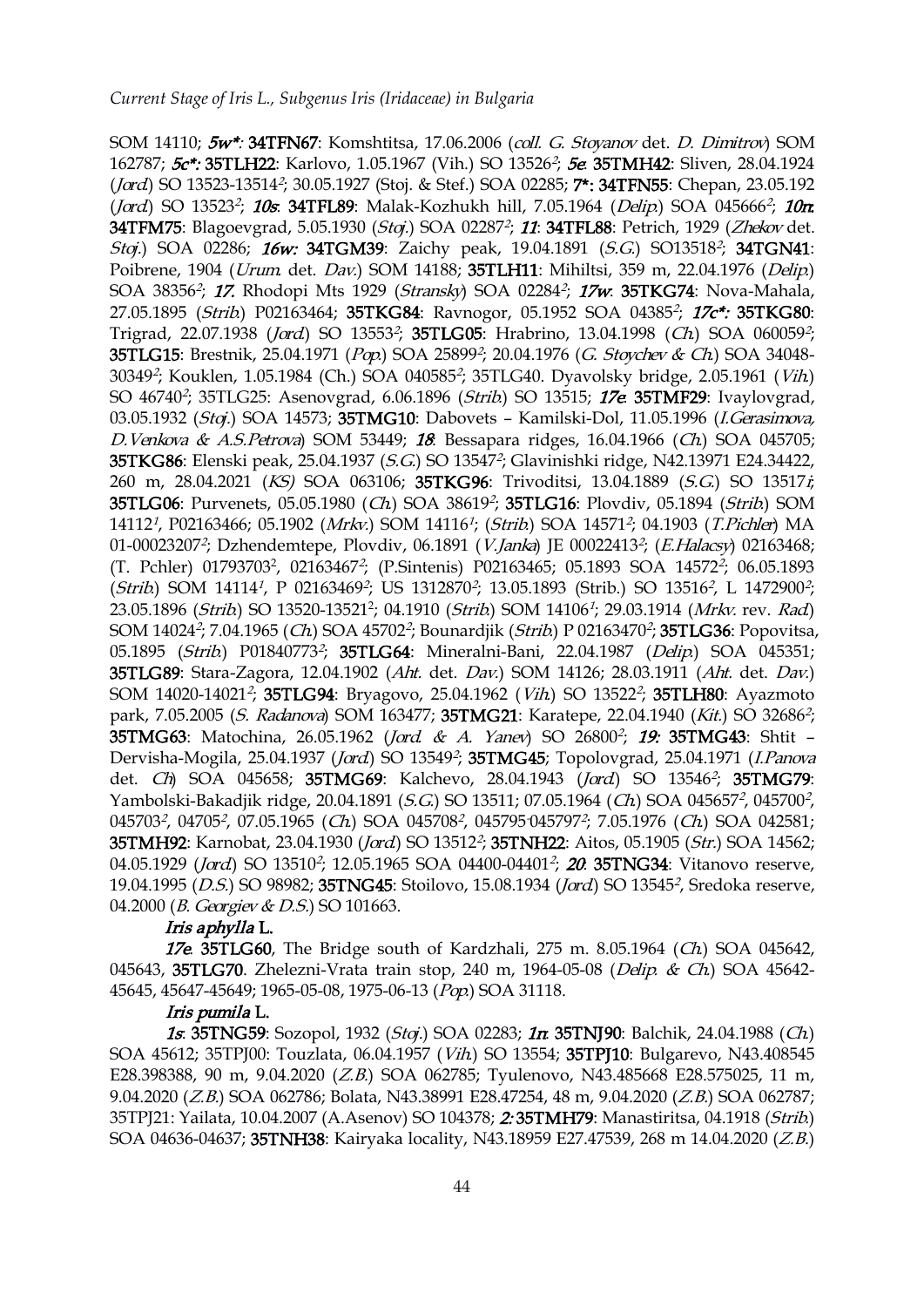SOA 062780; Provadiya, N43.1766667 E27.4425, 35 m (S.G.) SO 1354?; 35TNH48: Devnya, 1902-04-11 (det. Dav.) SOM 14016; Zederlikaylack hill, N43.18907 E27.54436, 186 m, 14.04.2020 (Z.B.) SOA 062782; 35TNJ54: Lyaхovo, 7.05.1987 (V.V.) SOM 15172-158173; 3: 35TLJ13: Shiyakovo, 08.04.1966 (Ch.) SOA 45660-45662, 45667, 45668; 35TLJ80: Polsko- Kosovo, 04.1931 (K.Popov) SO 13544; 4w: 35TLH17: Lovech, 1901 (Urum.) SOA 14565; 4e: 35TLH46: Sevlievo, 03.1904 (Neic.) SOM 14065; 35TLH86: Veliko-Turnovo station, 07.06.1966 (Vih.) SO 13552; 35TLH87: Veliko Turnov, 1897 (I. Stamboliev) SOM 14067; 5c: 35TLH75: Dryanovo monastery, 04.1901 (Neic.) 14063; 7. 34FN55, Chepan, 05.1914 (Stoj. & Stef) SOA 02278; 10s: 34TFM72, Kresna gorge, 17.04.1970, (Delip.) SOA 30687; 17c: 35TLG15: Brestnik, 24.04.2011 (TR) SOA s/n; 35TLG25: Asenovgrad, 05.1893 SOA 14563; 35TLG02: Zornitsa village, 20.04.1970 (Jord.) SO 13555; 18: 3[5T](https://orcid.org/0000-0002-1329-4891)KG86: Elenski peak, 19.06.1[965](https://orcid.org/0000-0002-9968-9017) (Ch.) SOA 45674-45676; 35TKG96: Trivoditsi, 04.04.1892 (S.G.) SO 13550; 35TMG34: Kostur, N41.9796811 E26.2701371, 580 m (*V.Trifonov* det. *TR & KS*) SOA 063125; **19. 35TMG46**: Topolovgrad, 04.07.1974 (Ch) SOA 45688; 35TMG56: Golemiy-Kamuk locality, N42.09524 E26.50081, 150 m, 13.04.2021 (TR & KS) SOA 063103; 35TMH60, Yambolski Bakadzhik, 06.05.1963 (Ch.) SOA 45659, 45692; 24.04.1968 (Pop.) SOA 25903.

#### Iris variegata L

1n: 35TNJ73: Kranevo, 27.05.1997 (Delip.) SOA 047633; 35TNH78: Varna, 6.06.1904 (Dav.) SOM 14214; 35TNJ80: Batova, 2.06.1968 (Kit.) SO 91612; 2: 35TMH99: Shoumen, 05.1951 (S.Dim. & Delip.) SOA 04402-04404; 35TMJ98: Popina, 25.06.1946 (Jord.) SO 13630; 35TNH58: Beloslav, 81 m, N43.210928 E27.685363 (Z.B.) SOA 062858; 35TNJ23: Zurnevo (Kit. & I.P.) SO 72124; 35TNJ43: Karapelit, N43.649 E27.5831, 195 m (Z.B.) SOA 062859; 35TNJ70: Prilep, 2.06.1975 (I. P. & Kit.) SO 32543; 35TPJ03: Surnino, 26.05.1958 SOA 04405-04407; 3: 35TKJ91: Ostrata-Mogila locality, 23.05.1998 (R. Tsonev) SO 99629; 35TLJ00: Pleven (B. Ivanov) SOA 14559; 4w: 34TFP15: Vrushka-Chuka peak, 30.05.1967 (Ch.) SOA 045779-045781; 34TFP52: Белотинци, 12.06.1949 (Jord. & S.Valev) SO 13629; 5w: 34TFN94: Kutinski-Piramidi locality, 18.06.1974 (*J. Koeva*) SO 69477; 5c\*: 35TLH75:Momini-Skali locality, N42.95473 E25.444563, 518 m, 1.07.2020 (Mar.) SOA 062983; 5e\*: 35TMH57, Omourtag, 23.06.1923 (Jord.) SO 13662; 35TMH95: Malka-Orlitsa peak, 650 m, 08.07.2011 (D.S.) SO 101664; 6: 03.06.1921 (Jord.) SOA 14560; 34TFN72: Divotino Monastery,14.06.1931 (Stoj & T.G.) SOA 02276; 16.06.1931 (Stoj. & T.G.) SOM 14211; 34TFN72: Souhodolska river, 30.06.1967 (Vih.) SO 13631; 34TFN82: Gorna-Banya, 20.06.1948 (I.Ganchev) SO 83703; Suhodol, 02.05.1929 (Vitanov, det. T.G.) SOA 02274; 34TFN92: Lozenets, 04.06.1888 (S.G.) SO 13626; 7: 34TFN55: Chepan, 7.07.1930 (B.Stefanov & T.G.) SOA 02273; 8: 4.06.18889 (S.G.) SO 13623; 34TFN82: Boyana, 06.1932 (K.Popow) SO 13627; 15: 34TFM76: Rila, 850 m, 02.05.1989 (D.S. & M.Langov) SO 94208; 16w: 34TGN01: Pasarel, 18.07.1975 (L. Drazheva) SO 41972; 16e\*: 35TLH70: Starozagorski-Bani, 7.06.1961 (Vih.) SO 30624; 17c\*: 35TLG15: Kouklen, 20.05.1964 (Ch.) SOA 45772; N42.0271389 E24.7682778, 500 m, 17.06.2012 (KS) 061734; 35TLG24: Bezovo hut, 26.05.1963 (Ch.) SOA 045459-045460, 045462, 045464-045467; 35TLG25: Asenovgrad, 11.05.1892 (S.G.) SO 13628; 21.05.1893 (Strib.) SO 13625; 06.1894 (Strib.)SOA 14561; 10.06.1963 (Ch.) SOA 045458; 1.07.1964 (Ch.) SOA 045463; 19.05.1974 (Ch.) SOA 045783-045784; Asenova-Krepost fortress, 1.06.1967 (Ch) 033318-033320; 17e: 35TLG92: Maluk-Izvor, 1.06.1964 (I.K.) SOA 047694; 18<sup>\*</sup>: 35TLG25: Dolni-Voden, 20.05.1965 (Ch.) SOA 045461; 15.05.1967 (Ch.) SOA 045712 (sub *I. v. var. pigmea* Česchm.), 037370; 30.05.1967 (Ch.) 045450-045457, 045750, 045787-045791, 045793-045794; 5TLG59: Malko-Dryanovo, 06.04.1972 (S.Dim.) SOA 025900-025902, 25948; 35TLG66: 06.1915 (det. *Stoj. & Stef.*) 02275; 19: 35TMG75: Razdel, 27.06.1941 (Jord.) SO 14624.